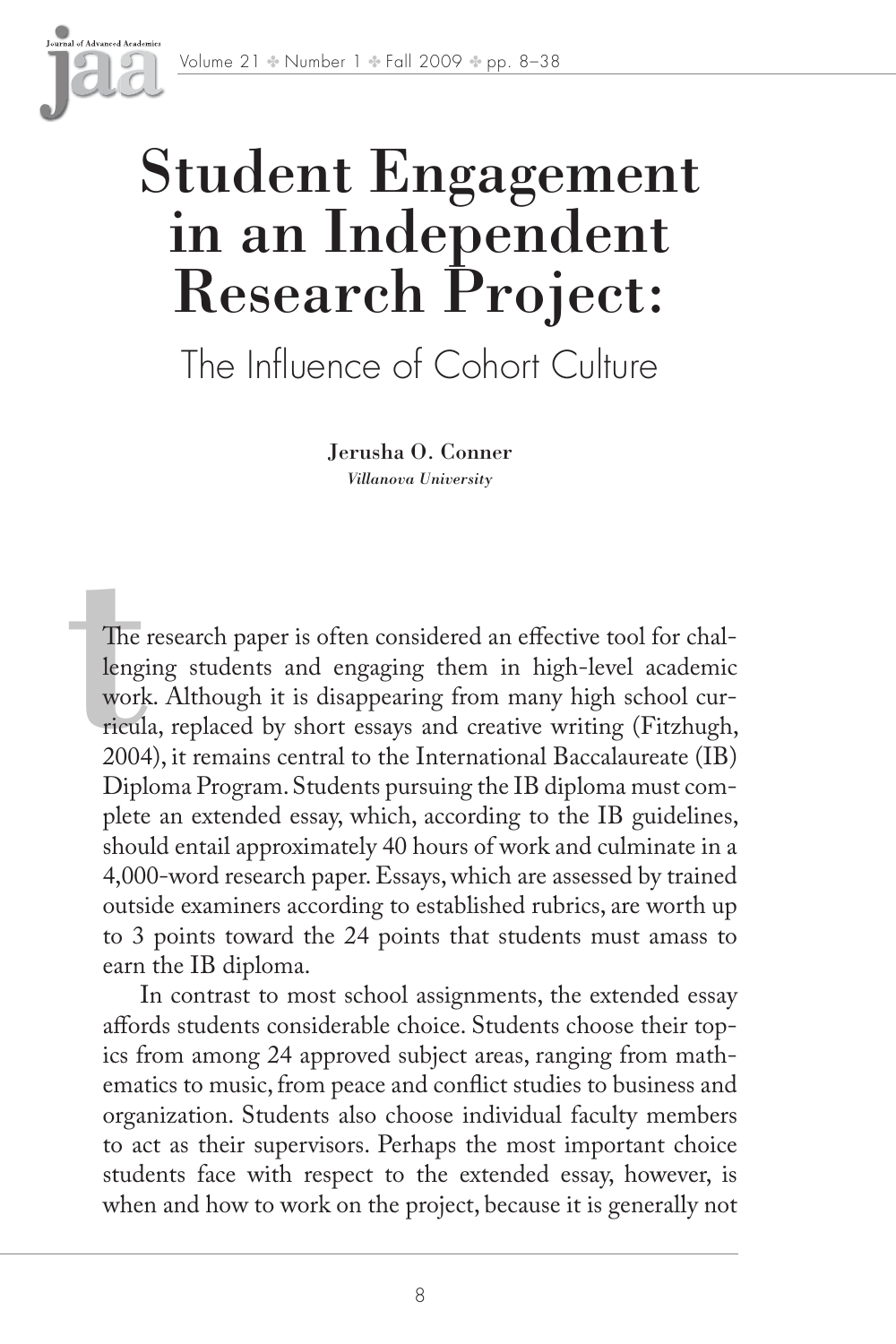Student engagement is widely viewed as an important antecedent to learning and achievement; however, research finds that engagement declines sharply as students advance through school. Graduation projects and senior projects have been endorsed by practitioners and researchers for their rigor, content-area depth, and promise to engage students in advanced academic work. This study explores whether or not International Baccalaureate's extended essay realizes this promise and whether its effectiveness as a vehicle for engaging students is influenced by school or programmatic factors. A phenomenon called "cohort culture" helps to explain differences in students' engagement levels. Cohort culture refers to the attitudes, values, and practices that students in a particular group negotiate through interaction with one another and in reaction to the requirements and expectations placed on them by their institutional context. For the students in this study, it was not only the characteristics of the task, the expectations of their teachers, and the features of the program and school that promoted or impeded engagement; it was also their peers' reactions and responses to the assignment. Teachers and administrators who are interested in promoting engagement should consider the ways in which they either reinforce or challenge a cohort's culture: examining the assumptions they make about certain cohorts or classes, how they communicate and convey these understandings to their students, and how these messages may in turn influence student attitudes and behaviors.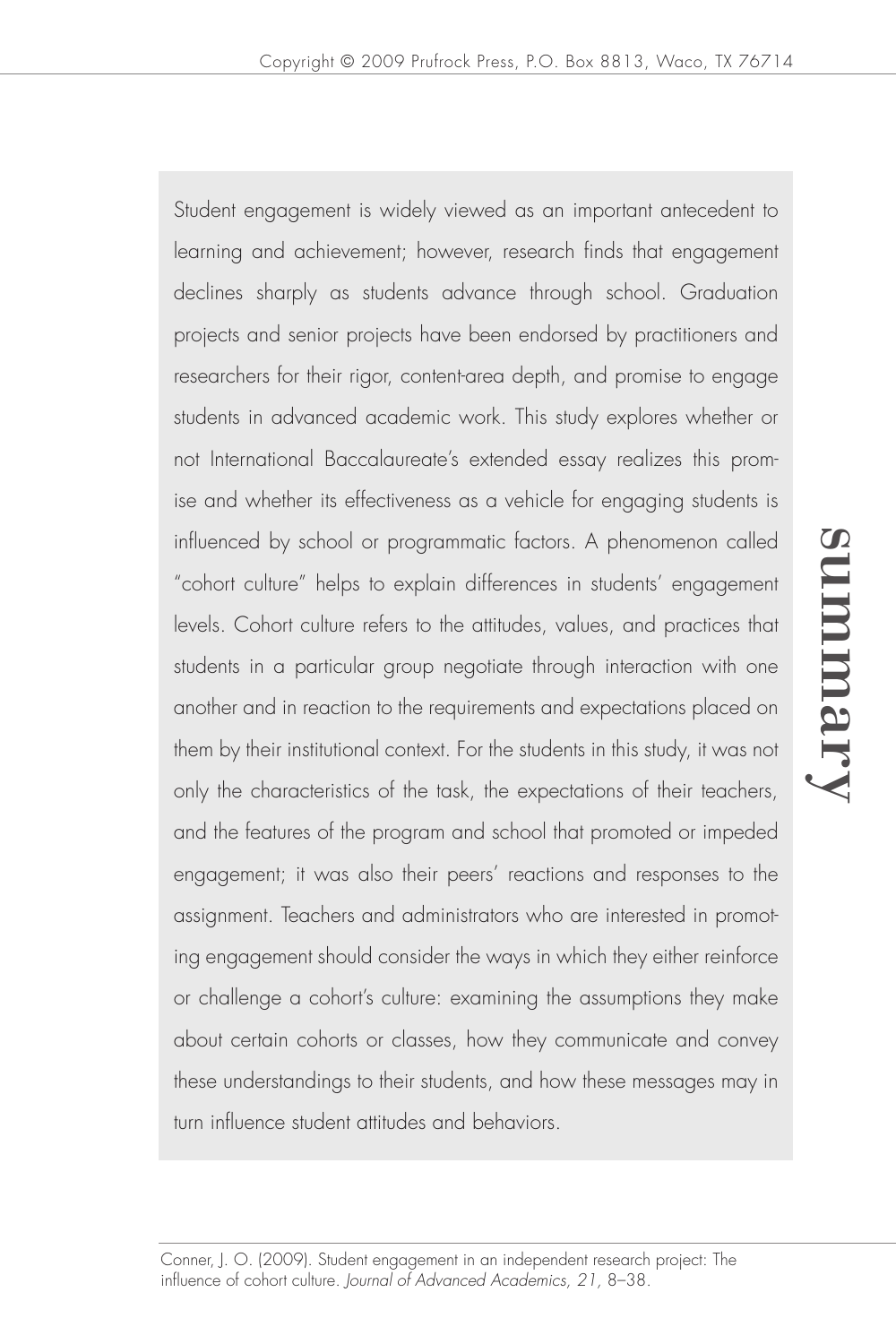affiliated with a particular class. This decision was described by an IB student as a choice between "just do[ing] the minimum" and "really trying to do a good job with it" (personal interview, May 12, 2005). This article investigates how students navigate that choice within a specific institutional context. Two research questions frame this inquiry:

- 1. How engaged are students as they work on their extended essays?
- 2. Do particular school or program features, practices, or policies help to explain students' levels of engagement?

# Literature Review: Engagement and the Extended Essay

#### *Engagement: What It Is and Why It Matters*

Student engagement has been studied from a variety of perspectives. Sociologists, psychologists, and economists have offered competing operationalizations of the construct in the high school context (e.g., Johnson, Crosnoe, & Elder, 2001; Shernoff, Csikszentmihalyi, Schneider, & Shernoff, 2003; Willms, 2003). Some scholars even propose discipline-specific models of academic engagement, arguing for example that students' engagement in mathematics should be measured differently than their engagement in other subject areas (Kong, Wong, & Lam, 2003).

Despite differences in their definitions, researchers are increasingly viewing engagement as a multidimensional construct, consisting of three distinct factors: an affective or emotional factor; a behavioral factor; and a cognitive factor. These dimensions can be said to constitute the ABCs of engagement. In their review of the literature on school engagement, Fredricks, Blumenfeld, and Paris (2004) argued that these three dimensions pertain to what students feel, do, and think.

Scholars have also reached consensus on two major findings: Engagement is a desirable, but rare, state, particularly for students in the latter years of secondary schooling. Numerous stud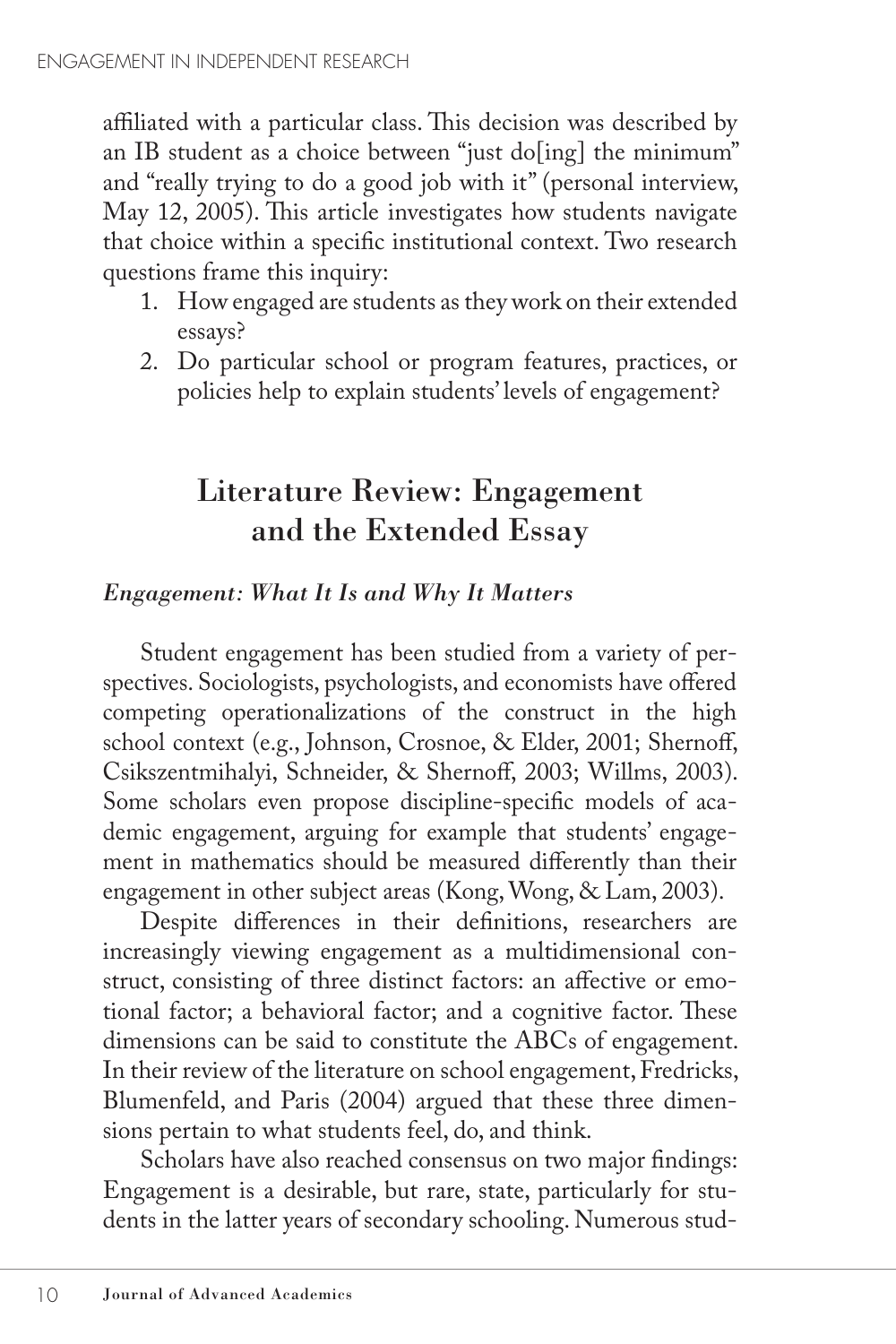ies have linked engagement to positive academic outcomes, such as high test scores, good grades, and performance in coursework (Akey, 2006; Marks, 2000). Other scholars have found associations between engagement and the acquisition of new skills (Connell & Wellborn, 1991) and long-term learning and motivation (Newmann, 1992; Shernoff et al., 2003). Furthermore, engagement is said to "contribute to the quality of life of youths, which is important in its own right" (Willms, 2003, p. 56).

Nonetheless, various studies have found that student engagement and related constructs, such as intrinsic motivation to learn or interest in learning, decline sharply as students advance through school (Fredricks & Eccles, 2002; Hidi, 2000; Marks, 1995; Skinner, Furrer, Marchand, & Kindermann, in press). By some estimates, as many as "40 to 60 percent of high school students are chronically disengaged; they are inattentive, exert little effort, do not complete tasks, and claim to be bored. This figure does not include those who already have dropped out" (National Research Council, 2003, p. 18). Even high-achieving students may be going through the motions, "doing school" (Pope, 2001) or "doing the lesson" (Jimenez-Alexandre, Rodriguez, & Duschl, 2000); that is, doing what they need to do to garner high grades without becoming deeply engaged and without actually learning the intended material.

### *Anecdotal and Empirical Support for the Extended Essay as an Engaging Task*

Given the prevalence of senioritis in American schools (Conley, 2001; Kirst, 2001) and the phenomenon of highly motivated students "doing school" (Pope, 2001), one might not expect to find IB seniors engaged in their extended essays; however, anecdotal evidence and engagement theory suggest otherwise. Early reports from teachers and IB officials show that the extended essay was once an effective antidote to senioritis as it engaged students' intellectual interests while preparing them for postsecondary education. The first Director General of the International Baccalaureate Organization (IBO), A. D. C. Peterson (1987), explained that feedback from both students and teachers con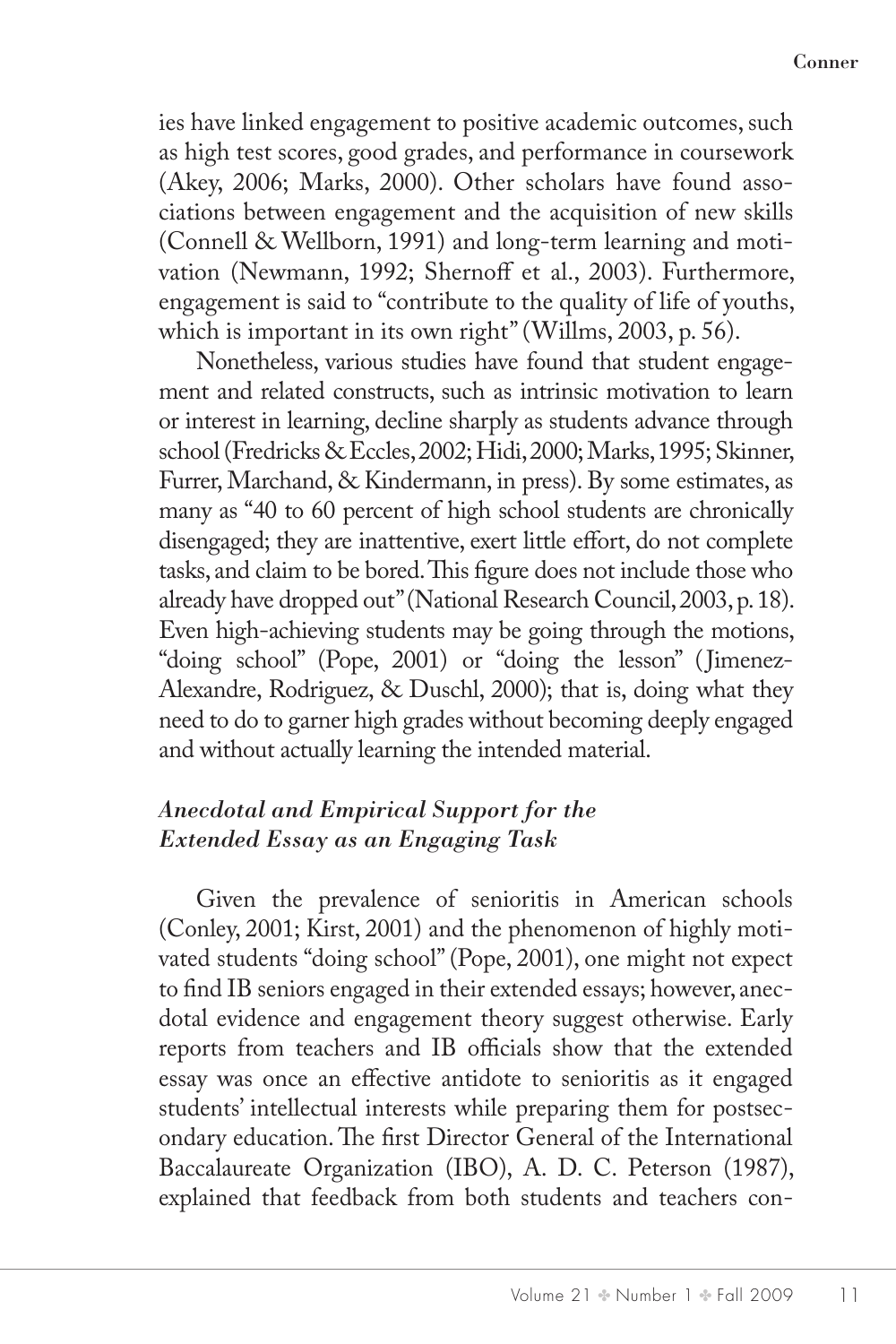vinced him of the curricular merit of the extended essay. Teachers, according to Peterson, remarked on how engaged and committed students were when writing their extended essays. In fact, they worried that students concentrated on their extended essays to the detriment of their other studies, particularly their May subject area examinations. Teachers' concerns stimulated a policy shift within the IBO, and the due date for the extended essay was moved from May to March. In an article for *Harvard Educational Review,* guidance counselor Elisabeth Fox (1985) cited internal school surveys and follow-up studies to note the "particular tribute [IB graduates paid] to the value of the extended essay as a rigorous and stimulating preparation for college" (p. 60).

In one of the only systematic, empirical studies of students' experiences with the extended essay, Munro (2003) examined students' performance on the extended essay (the score they received) relative to their motivational orientation. He found that students earning the highest scores on the extended essay claimed to balance "deep" and "achieving" motives for learning; that is, they were equally motivated to increase their knowledge of a topic (a deep motive) and to achieve understanding at a level relative to others (an achieving motive). By contrast, students receiving the lowest scores on their essays claimed to favor deep motives over achieving motives. Although the implications of his work are limited by methodological constraints, such as the use of a single school site and the lack of attention to contextual considerations, the fact that none of the clusters of students he studied indicated a preference for achieving motives over deep motives suggests that all of these students seemed to be cognitively engaged as they worked on their extended essays. With regard to this assignment, they demonstrated a commitment to learning and a willingness to be led by their interests.

## *Theoretical Support for the Extended Essay as an Engaging Task*

In addition to Munro's findings and the claims of IB insiders like Peterson and Fox, the theoretical literature on student moti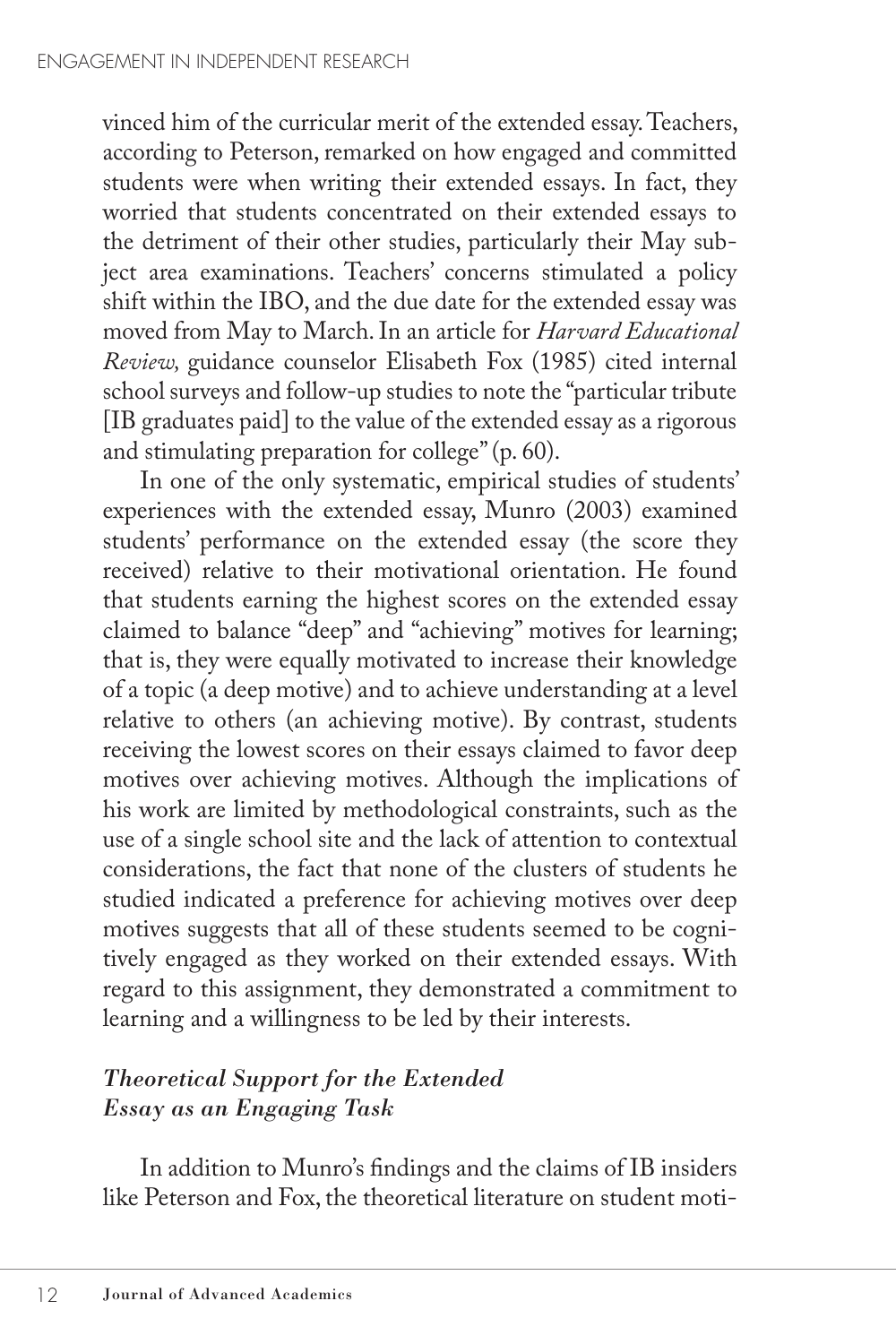vation and cognition supports the premise that the extended essay is a likely site for student engagement and learning. Connell and Wellborn's (1991) self-systems model of motivational development provides a particularly useful lens for viewing the extended essay. This model suggests that engagement arises from three feelings: autonomy, belonging, and competence. Analyses run by Connell and Wellborn and other scholars who draw on the tradition of self-determination theory demonstrate that students who do not feel a sense of autonomy, a sense of belonging, or a sense of competence are more likely to be disaffected than engaged (Reeve, 2002; Skinner et al., in press). According to the model, three educator-controlled contextual features support students' feelings of autonomy, belonging, and competence. These three contextual elements include autonomy-support, opportunities for involvement or relational support, and structure.

 Autonomy-supportive learning environments enable a student to act in accordance with his or her personal goals, values, and interests (Ryan & Deci, 2002). Many motivation and engagement theorists emphasize the importance of enabling students to pursue work that is of personal interest (Covington, 1999; Lepper, Sethi, Dialdin, & Drake, 1997; Marks, 2000). Newmann (1992), for example, argued that engagement is generated by authentic tasks that intellectually involve the student with questions or problems that have relevance beyond the world of the classroom and that interest the student personally. By asking students to perform original research on a topic of interest and significance to them, the extended essay presumably allows students to have an authentic, autonomy-supportive experience.

When teachers create opportunities for interpersonal involvement with students, they are perceived as relationally supportive. This involvement provides students with feelings of belonging (Reeve, 2002; Skinner et al., in press). The extended essay guidelines recommend that supervisors maintain close contact with the candidates and spend a total of between 2 and 3 hours working with the students on their projects (IBO, 1998). Such recommendations encourage involvement between teacher and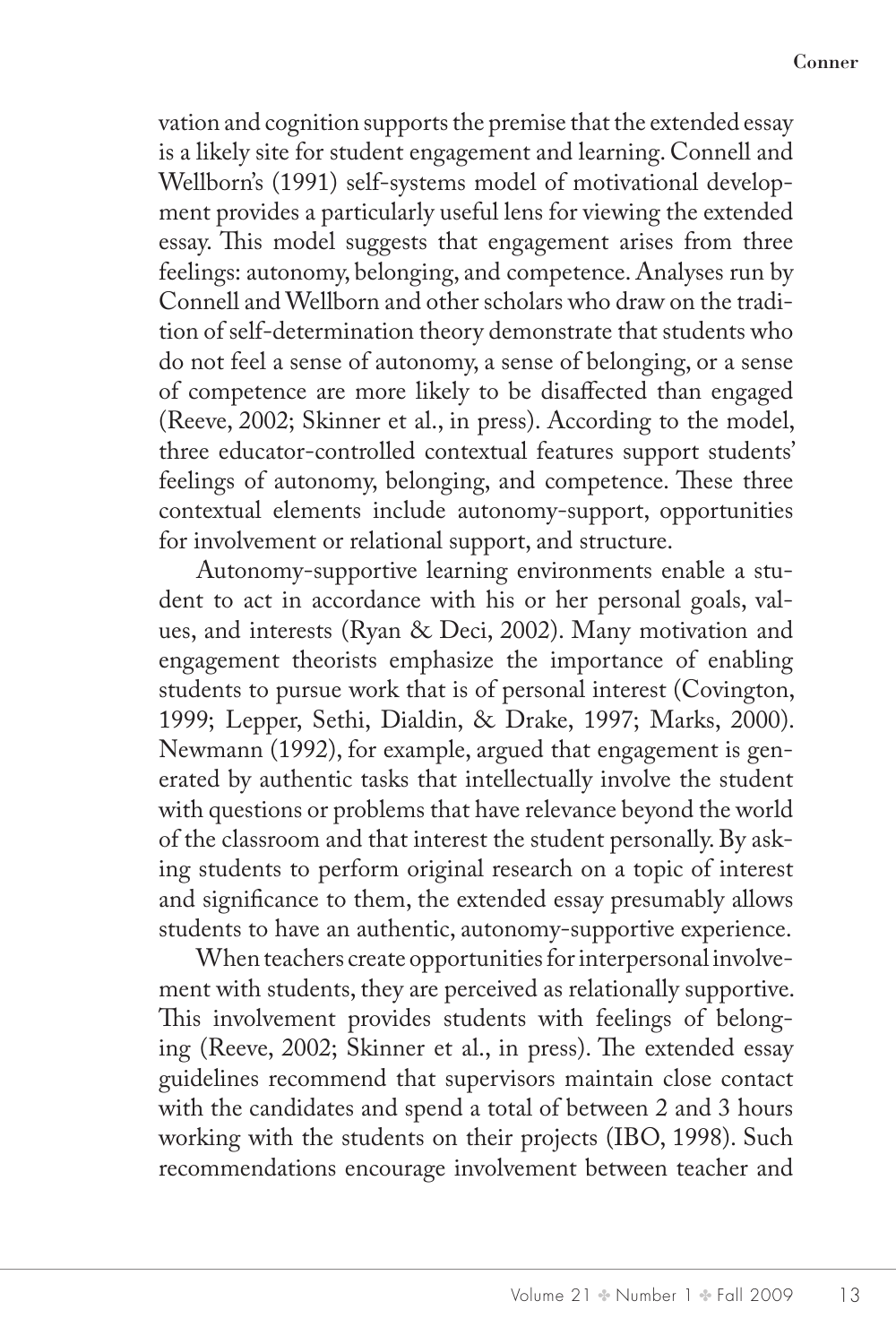student, which in turn usually gives rise to feelings of belonging and engagement.

Academic engagement has also been linked with challenging tasks accompanied by sufficient structure, such as clear expectations and consequences for failure (Akey, 2006; Fredricks et al., 2004). The published guidelines, disciplinary standards, and rubrics that are used to evaluate students' essays demystify expectations, whereas requirements for due dates and word counts supply further challenge and structure. The provision of such structure should build a student's sense of competence, according to the self-systems model, in turn promoting engagement. Students should also feel competent in taking on the assignment because it is embedded in a rigorous college preparatory program that requires extensive writing.

In its design then, the extended essay assignment appears to support the conditions for engagement that have been set by various theorists, particularly those advancing the self-systems model; however, it is possible that some of these conditions may become undermined by the various ways in which school administrators and teachers interpret and implement the assignment. For example, essay supervisors might not share disciplinary standards and rubrics with students, or they might not be available for regular meetings. This study examines the relationship between student engagement and the provisions of structure and support across multiple IB sites.<sup>1</sup>

### *Additional School and Program Factors That May Influence Student Engagement*

Beyond structure and support, other contextual features may impact students' levels of engagement in the project. Some research suggests that school and class size affect student engagement. Smaller classes, which allow more interaction with teachers, have been found to promote involvement and a sense of belonging, both of which are antecedents of engagement. Small schools have also been found to be more likely sites for curricula that emphasize authentic work (Newmann, 1992). However, some researchers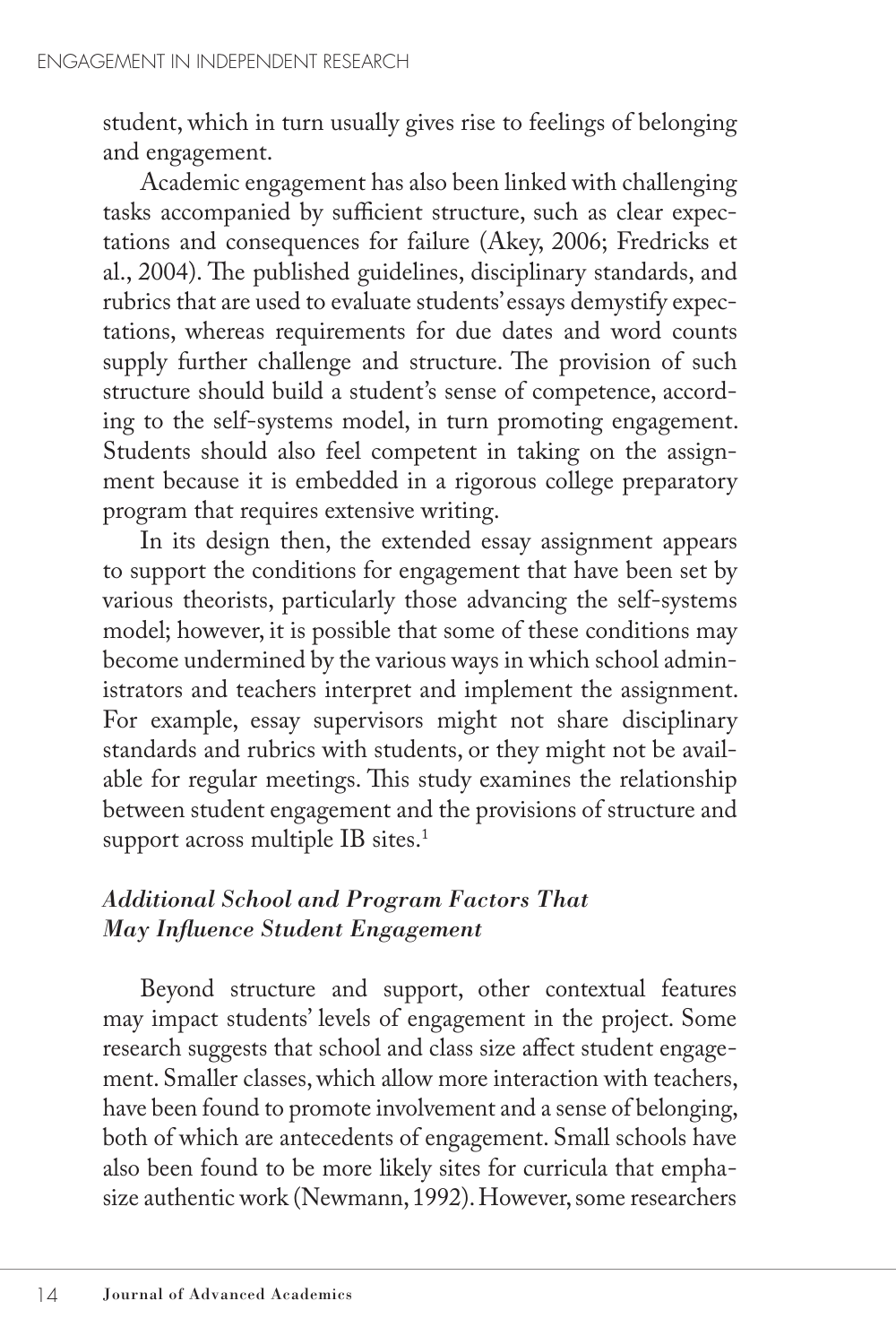assert that small size, in and of itself, does not necessarily generate student engagement (Darling-Hammond, Ancess, & Ort, 2002).

In addition to school size, the National Research Council's (2003) report, *Engaging Schools,* highlights school location and composition as contextual factors affecting engagement, noting that students in "high-poverty, urban high schools . . . are more likely than others to become disaffected" (p. 15) and conversely, the greater the percentage of "high-SES students in a school, the more individual students are engaged and learning" (p. 118). In a study not reviewed by the National Research Council, Johnson et al. (2001) found that while students reported greater school attachment or belonging in less racially and ethnically diverse schools, the homogeneity or heterogeneity of the student body had no effect on their academic engagement when other school factors, such as size and location, were controlled. Furthermore, contradicting the National Research Council's assertion, they found that the average parental educational level in a school, a proxy for socioeconomic status, makes no difference to engagement outcomes. Because studies exploring the relationship between school composition and engagement have been limited and hampered by confounding variables, more research in this area is needed.

This study seeks to build on previous work on the effects of contextual factors on student engagement in three ways: (a) by testing theories of structure and support that argue that sufficient levels of each undergird engagement; (b) by exploring areas in which prior research on context appears to be inconclusive, such as the effects of student body composition on engagement; and (c) by addressing an important gap in the literature. Most contextual studies of high school students' engagement examine school or classroom contexts; few, if any, use the cohort as the unit of analysis. Although cohorts in high schools are rare (even AP students may not be considered a cohort because they may not take all of their classes together), they are becoming more common, especially as larger schools divide themselves into small learning communities, organized by themes or specialty areas (Fouts, Baker, Brown, & Riley, 2006; Iatarola, Schwartz, Stiefel, & Chellman, 2008).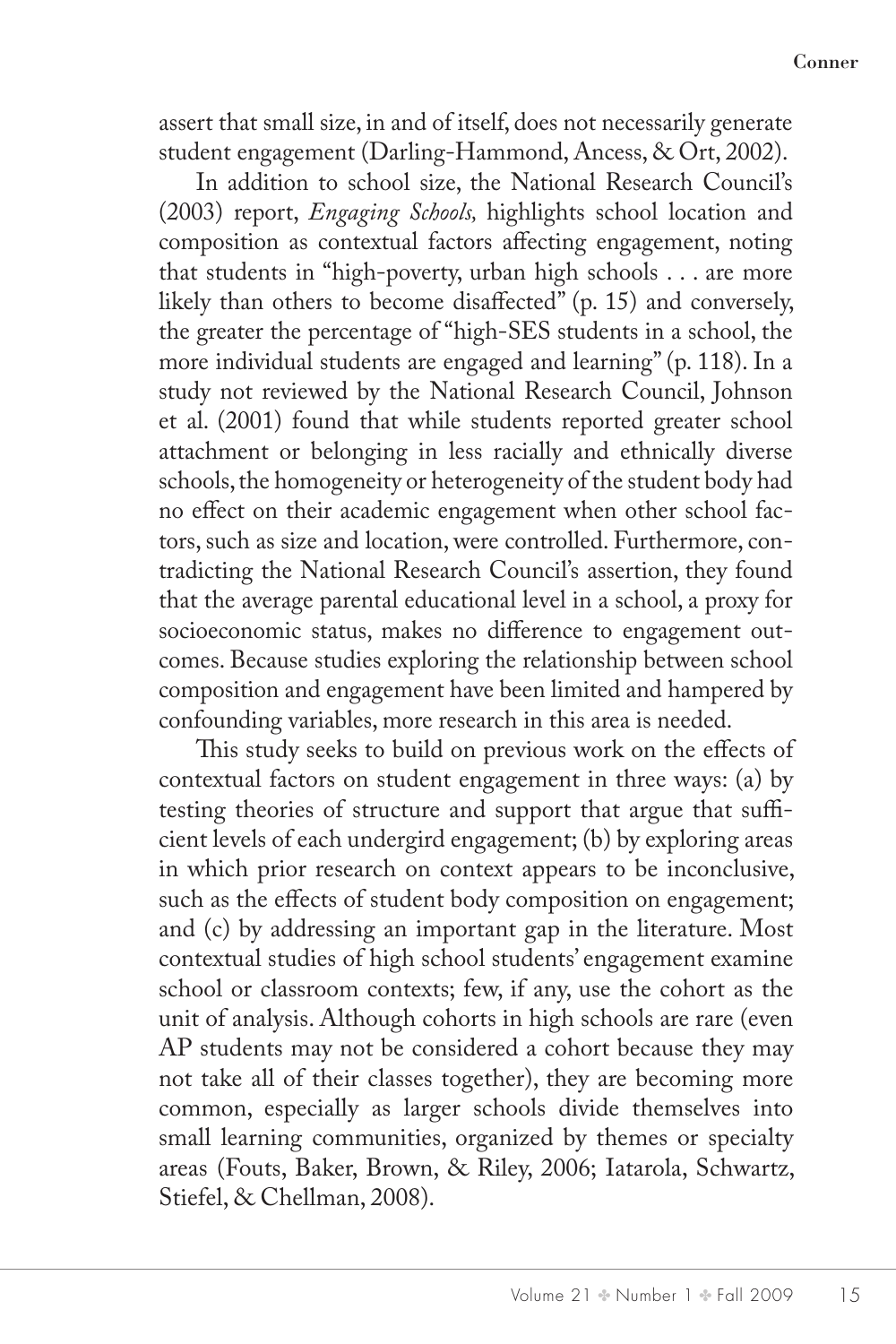Certainly, other factors beyond those considered in this study matter to engagement. For example, a student's life circumstances, time commitments, and degree of interest in the topic may affect his or her engagement. However, such individual factors are beyond the scope of this study. Instead, this article focuses on context and the way in which school or programmatic features, practices, and policies shape student engagement.

## Methods

This study employs a mixed-methods, multisite, longitudinal design. Quantitative methods enabled systematic comparison across multiple sites, while in-depth qualitative analyses in two case study schools ensured that phenomena and factors relevant to the research questions, which might not have appeared on the survey instruments, could be uncovered and explored. In this way, the design fulfills various research/mixing purposes, including triangulation, complementarity, development, and expansion (Onwuegbuzie & Leech, 2006).

To determine the effects of institutional or programmatic features on student engagement, I selected schools whose IB programs differed from one another along several dimensions, including the size and diversity of the IB cohort and the policies that governed the completion of the extended essay project. I include 8 schools in this study: 6 of these schools constitute a population sample of IB schools in a particular region. The other 2 schools, Woodside and Riverside (all school names are pseudonyms), were selected for me by officials inside the IBO as schools whose IB students consistently fare well on their extended essays and appear to be engaged in the project. I refer to these 2 schools as the "exemplar schools." Demographic data for these schools appears in Table 1.

At each of the 8 schools, I interviewed the IB coordinator in the fall using a semistructured protocol that focused on the implementation of both the IB program and the extended essay at the school. The interviews typically lasted an hour and were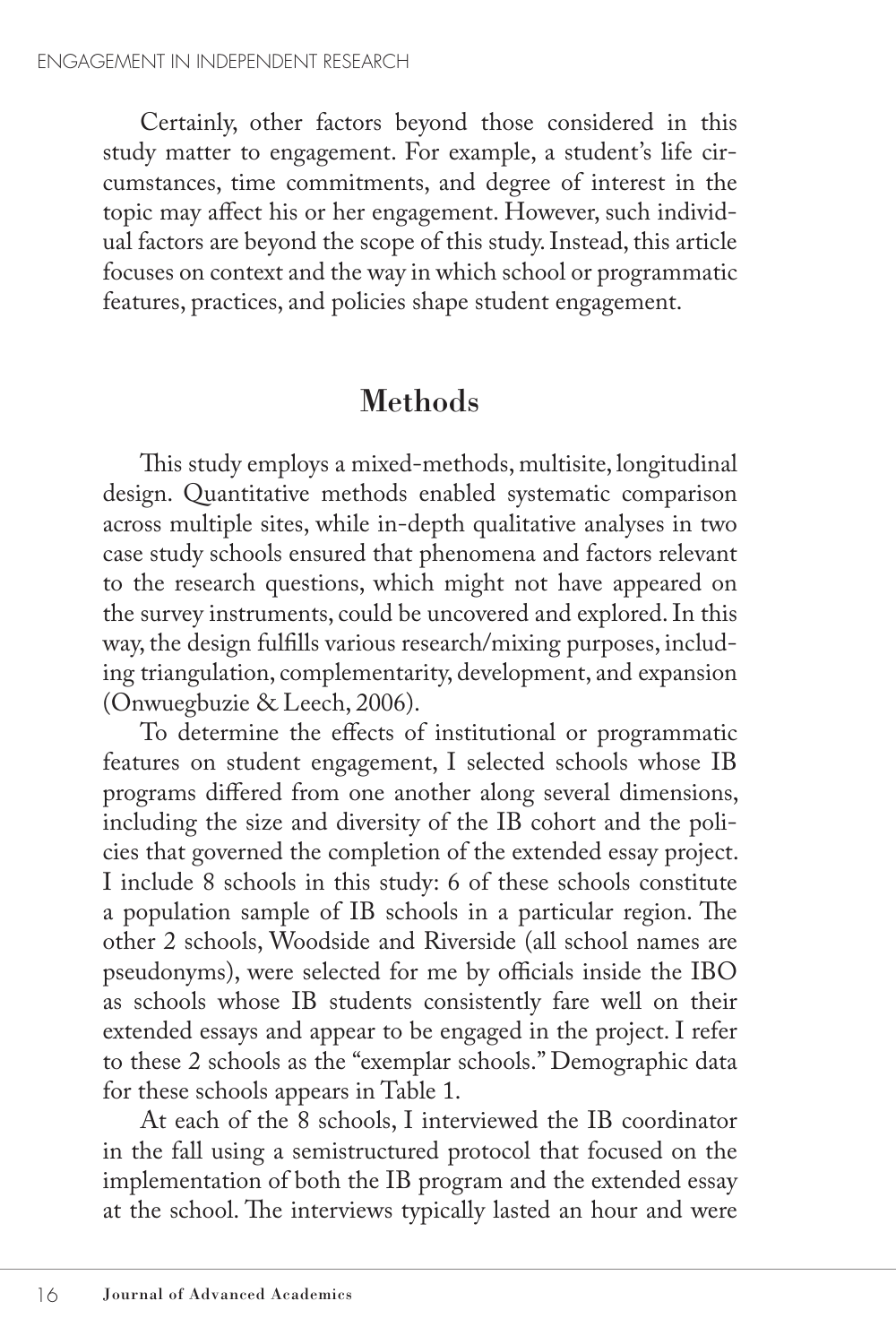| —      |
|--------|
| ⊐      |
| ᅩ      |
| ۳<br>Ē |
|        |

Population Sample of IB Schools in Western Region (Plus Two Exemplar Schools From Outside the Region) Population Sample of IB Schools in Western Region (Plus Two Exemplar Schools From outside the Region)

|              |                         | Two largest ethnic or     |                       | Age of program | 2006                |
|--------------|-------------------------|---------------------------|-----------------------|----------------|---------------------|
| School name  | Community               | racial groups             | Free or reduced lunch | in years       | diploma cohort size |
| Glendale     | Low-income<br>Urban,    | 60% Hispanic<br>17% White | 48%                   | 19             | 27                  |
| Fair Oaks    | Low-income<br>Urban,    | 62% Hispanic 25%<br>White | 43%                   |                | 17                  |
| Mt. Pleasant | Suburban, Mixed         | 34% Hispanic<br>39% White | 16%                   |                |                     |
| Valley       | $Low$ -income<br>Urban, | 54% Hispanic 30%<br>Asian | 54%                   |                | 14                  |
| Pine Ridge   | Urban                   | 60% White<br>17% Asian    | Private               | $20+$          | 59                  |
| Lake View    | Suburban, Affluent      | 81% White<br>7% Asian     | 2%                    |                | $\approx$           |
| Riverside    | Suburban, Affluent      | 44% White<br>37% Black    | 0%                    | 14             |                     |
| Woodside     | Suburban, Mixed         | 62% White<br>15% Asian    | 29%                   | 17             | $\overline{19}$     |

Conner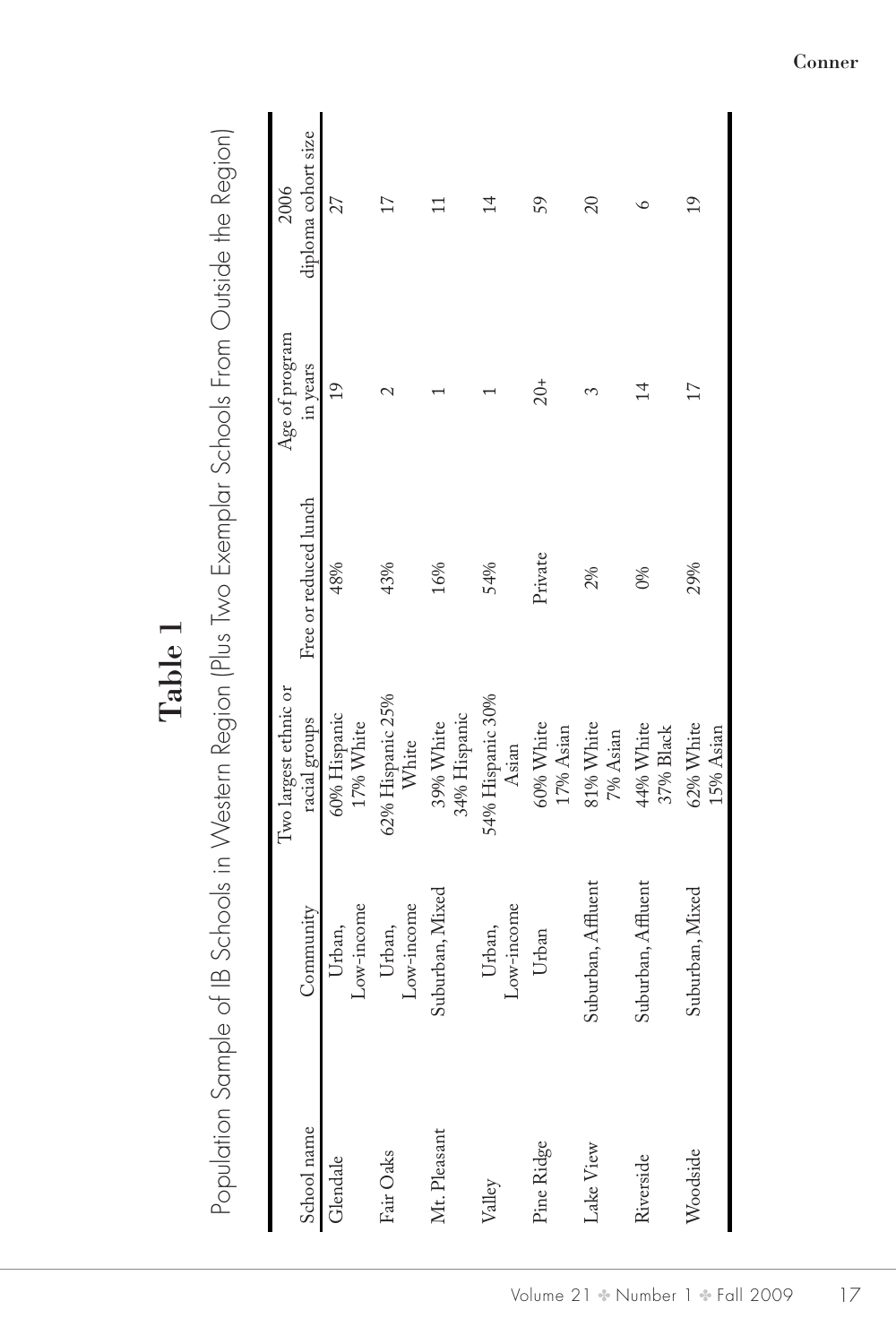## Table 2

|                                   | Spring 2005 | Fall 2005 | Spring 2006 |
|-----------------------------------|-------------|-----------|-------------|
| Number of Participants            | 135         | 131       | 140         |
| Gender                            |             |           |             |
| Male                              |             | 46.6%     | 47.1%       |
| Ethnicity                         |             |           |             |
| European American, White          | 51.1%       | 48.5%     | 40.3%       |
| Asian                             | 26.3%       | 26.2%     | 33.1%       |
| Middle Eastern or Indian          |             | 10.0%     | 11.5%       |
| Hispanic                          | 7.5%        | 10.0%     | 7.2%        |
| African American, Black           | 3.0%        | 3.1%      | 2.9%        |
| Mixed or Other                    | 12.0%       | 2.3%      | 5.0%        |
| Language                          |             |           |             |
| English <i>not</i> spoken at home | 25.4%       | 31.8%     | 32.4%       |
| Mother's education                |             |           |             |
| High school or less               | 22.2%       | 27.5%     | 32.8%       |
| Some college or AA degree         | 12.6%       | 7.6%      | 8.0%        |
| Bachelor's degree                 | 34.1%       | 32.1%     | 35.5%       |
| Graduate degree                   | 25.9%       | 28.3%     | 21.7%       |
| Academic achievement              |             |           |             |
| Mostly $As$ in high school        | 61.5%       | 58.8%     | 67.4%       |
| Mostly Bs in high school          | 37.8%       | 40.5%     | 31.2%       |

## Survey Participants

tape-recorded and transcribed. In the spring, when I conducted member-checking sessions at each school to share initial findings and propositions, I also checked with the coordinator to determine the extent to which implementation had unfolded according to his or her plans and whether any new practices or policies had been instituted over the course of the year.

The IB students from the 6 regional schools completed surveys at three distinct time points: in the spring of 2005, in the fall of 2005, and in the spring of 2006, after the completion of IB exams. The students at the exemplar schools completed one survey, at the end of their senior year, in the spring of 2006. Surveys were administered during class time by a trained researcher. Table 2 presents background information on the survey participants.

The surveys contained repeated measures related to students' engagement in their extended essays. All items were adapted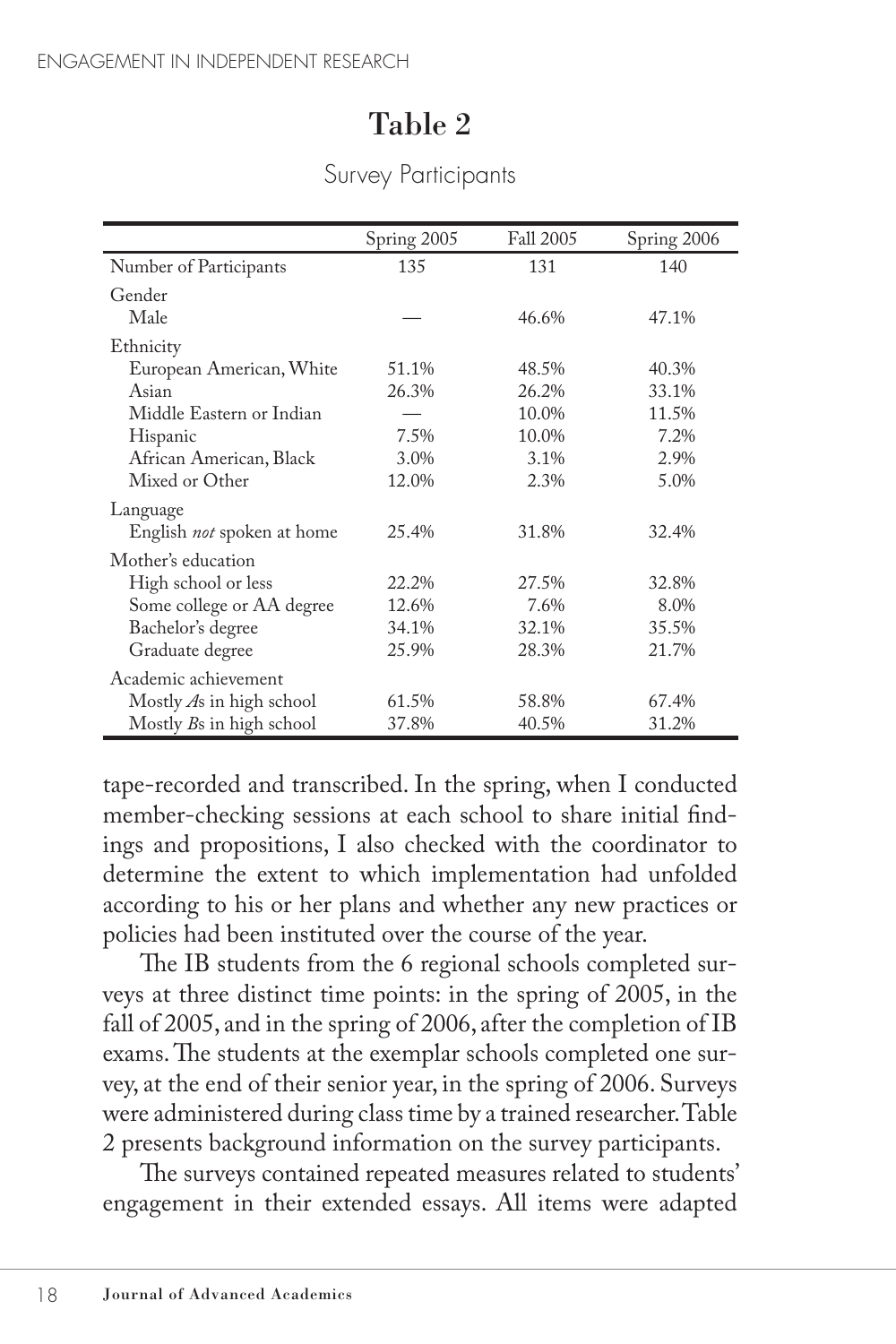## Table 3

|                 | Cluster 1:  | Cluster 2:  | Cluster 3:   | Cluster 4: |
|-----------------|-------------|-------------|--------------|------------|
|                 | Strongly    | Mildly      | Purposefully | Fully      |
|                 | disaffected | disaffected | engaged      | engaged    |
|                 | $(n = 27)$  | $(n = 38)$  | $(n = 45)$   | $(n = 30)$ |
| Affective Mean  | 2.27        | 3.70        | 3.20         | 5.25       |
| Behavioral Mean | 3.27        | 3.75        | 5.32         | 5.31       |
| Cognitive Mean  | 2.38        | 4.33        | 5.10         | 6.06       |

## Mean Scores on Three Dimensions of Engagement by Clusters

from subscales taken from the Intrinsic Motivation Inventory Instrument (McAuley, Duncan, & Tammen, 1989), an instrument that has been used extensively in studies based on selfdetermination theory, with Likert-type responses ranging from 1–7. The interest and enjoyment subscale (6 items) was used to tap affective engagement; the effort subscale (7 items) was used to measure behavioral engagement; and the value and usefulness subscale (7 items) was used to assess cognitive engagement. Exploratory factor analyses were conducted using principal components analysis as the extraction method and oblimin rotation, as factors were expected to correlate (Kline, 1994). The results identified the expected three subscales as separate and reliable scales that explained 77% of the variance, with Cronbach's alphas ranging from .77 to .95.

The three subscales were then used as criterion variables to group students according to their overall engagement profiles. Employing a clustering-by-cases procedure, I first performed a hierarchical cluster analysis, using Ward's method with Euclidean squared difference. After examining the resultant dendrogram to determine the ideal number of subgroups (Aldenderfer & Blashfield, 1984), I ran a quick cluster analysis, with a four cluster solution, allowing for 10 iterations. The results, which appear in Table 3, distinguished four clusters of students: those who were strongly disaffected (*n* = 27); those who were mildly disaf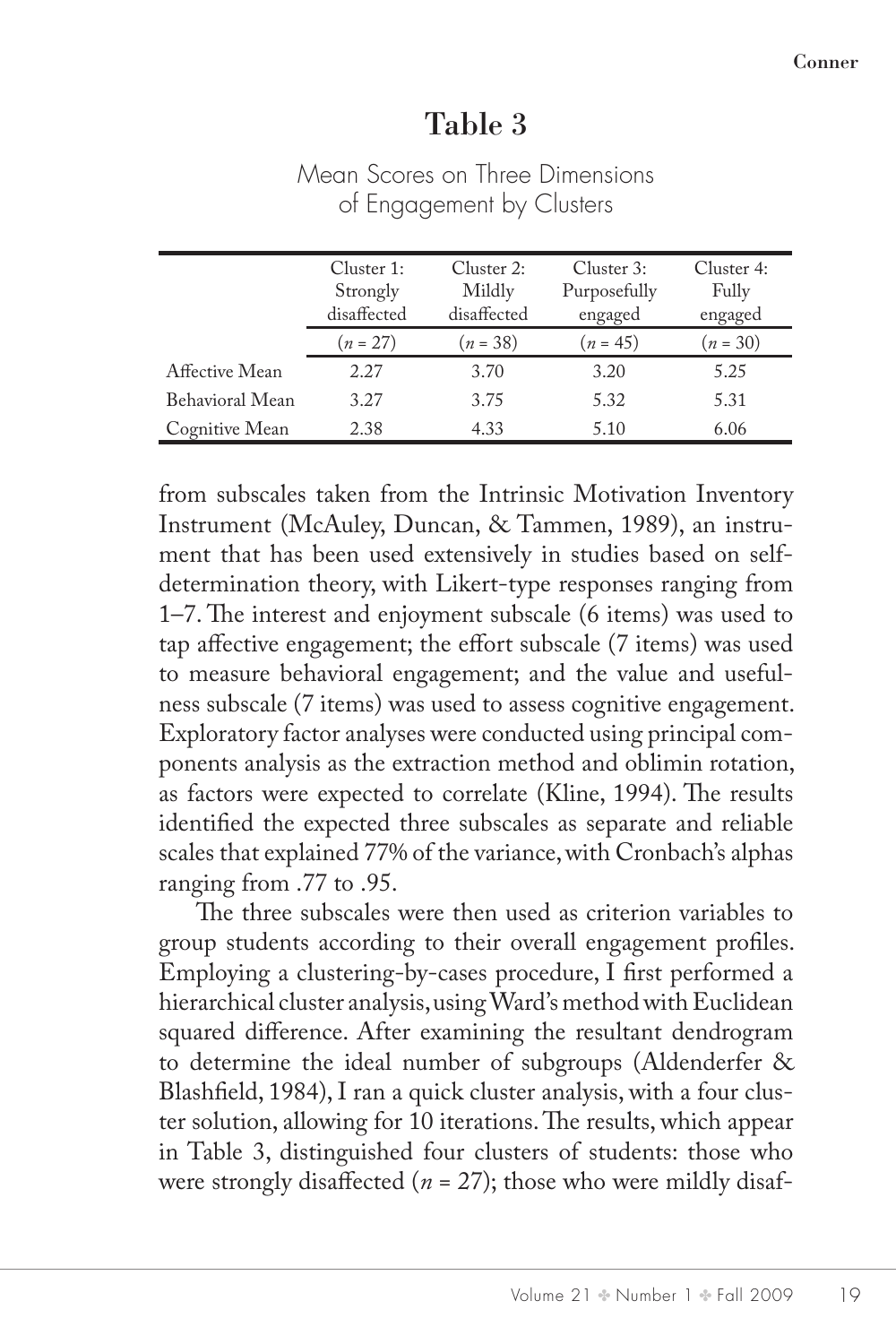fected ( $n = 38$ ); those who were purposefully engaged ( $n = 45$ ); and those who were fully engaged  $(n = 30)$ .

Together, the survey data and the coordinator interviews provide an overview of student engagement in the extended essay as well as an overview of school-level structure and support mechanisms. In our interviews, I asked the IB coordinators to describe how students are prepared for, introduced to, and supported in completing the extended essay assignment. On the surveys, I asked students to report how frequently they met with their supervisors and how comfortable they felt with them. I also asked them to report on the extended essay policies and practices at their schools, including the use of optional or mandatory due dates; the distribution of rubrics, criteria, and sample essays; and the provision of optional or mandatory extended essay workshops.

 To classify the levels of structure and support, I coded the interview transcripts and ran basic descriptive statistics for the relevant portions of the surveys. Based on these data, I developed decision rules for the two contextual pieces of the self-systems model. Using a member-checking strategy, I brought the reduced data to IB students at Mt. Pleasant and asked them to generate their own decision rules for structure and support and to categorize the 8 programs based on those rules. Our work yielded strong agreement. We defined structure according to the number of rules that governed students' experiences with the project, the enforcement of these rules, and the provision of material or resources that would help clarify expectations. We defined support according to the number and quality of opportunities a program offered students to interact with a teacher as they worked on the project. These opportunities included workshops offered by the IB coordinator or a librarian as well as a norm of frequent meetings with supervisors. Students' expressed comfort levels with their supervisors also factored into our determinations of the level of support a school program provided.

To further enhance the validity of findings, I sought more detailed portraits of engagement through the use of in-depth case studies. In selecting the school sites for the case studies, I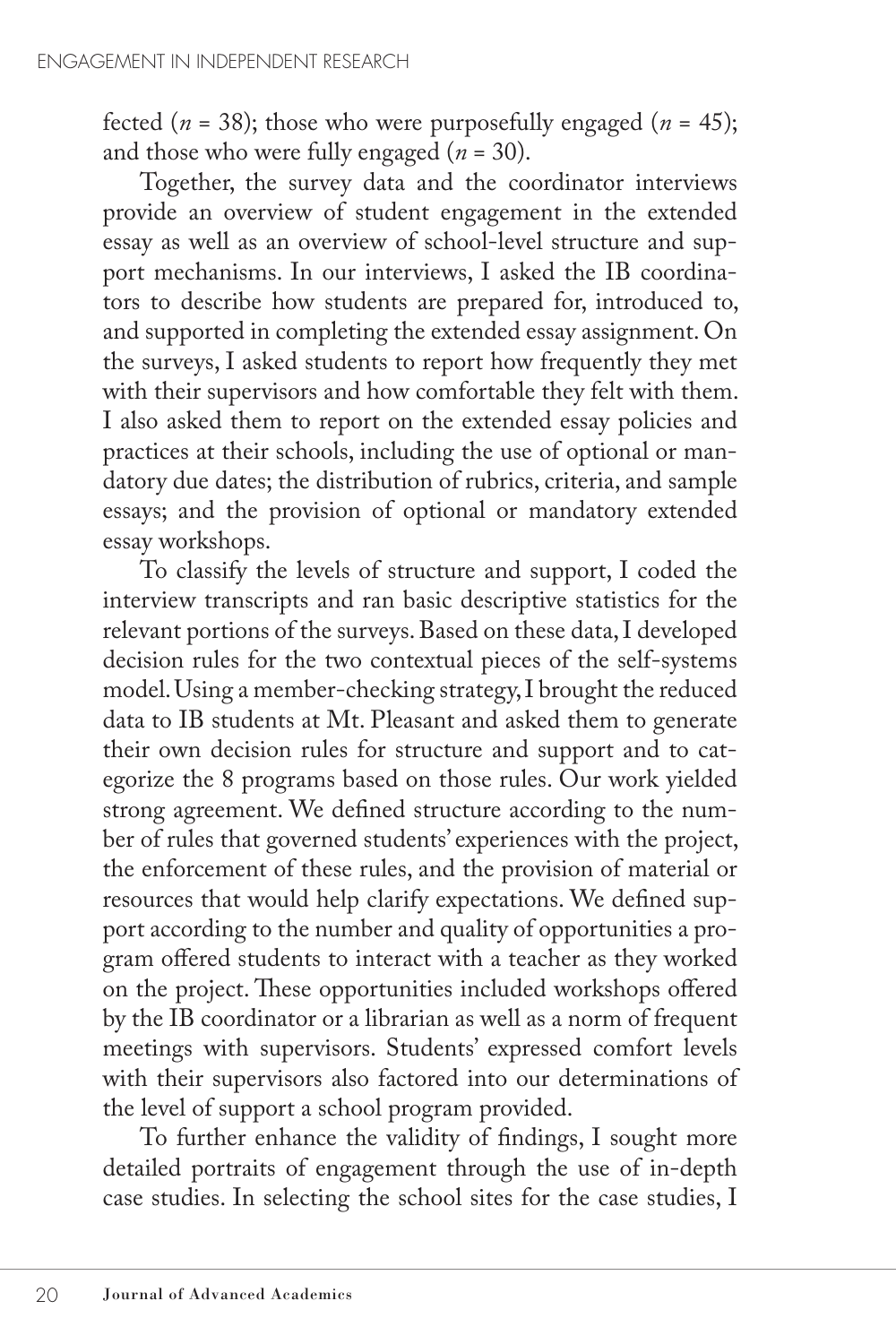followed Yin's (1994) advice to use "replication logic" and chose 2 school sites that matched one another in several regards. The 2 schools, Glendale High School and Fair Oaks High School, were comparable in terms of their urban locations, their size, the demographics of their student body, and their state academic performance ratings. The schools did differ slightly, however, in how the extended essay requirement was implemented and in the age and size of their IB programs. Fortuitously, the Glendale and Fair Oaks cohorts also fell at opposite extremes on all measures of engagement; however, I did not anticipate this result when I selected these 2 sites for my case study.

In each school, I then selected 4 case study students to follow more closely. These students were chosen using purposeful sampling techniques (Patton, 2002, p. 45): I selected 4 students who as a group reflected the racial, ethnic, and socioeconomic makeup; the gender balance; and the disciplinary extended essay preferences in their cohort. Every 2–3 months over the course of their senior year, I interviewed these students, using a semistructured protocol, with questions aligned to the constructs addressed in the survey. Interviews typically lasted 1 hour and were conducted after school at a location chosen by the student. I supplemented my interview data by corresponding with these students over e-mail and by reading drafts of their extended essays. I also interviewed each student's extended essay supervisor to learn his or her perspective on the student's engagement in the project.

Data analysis proceeded concurrently with data collection and followed iterative stages of data reduction, data display, data comparison, and data integration (Onwuegbuzie & Leech, 2006). For example, during interviews, I asked case study students to elaborate on survey responses and to respond to propositions I developed based on observations, previous interviews, and analysis of the quantitative data. Although I drew on strategies developed in the grounded theory tradition, such as open and axial coding, my analytic approach more closely aligned with the method of analytic induction, because I approached the data collection and analysis stages with initial hunches and expectan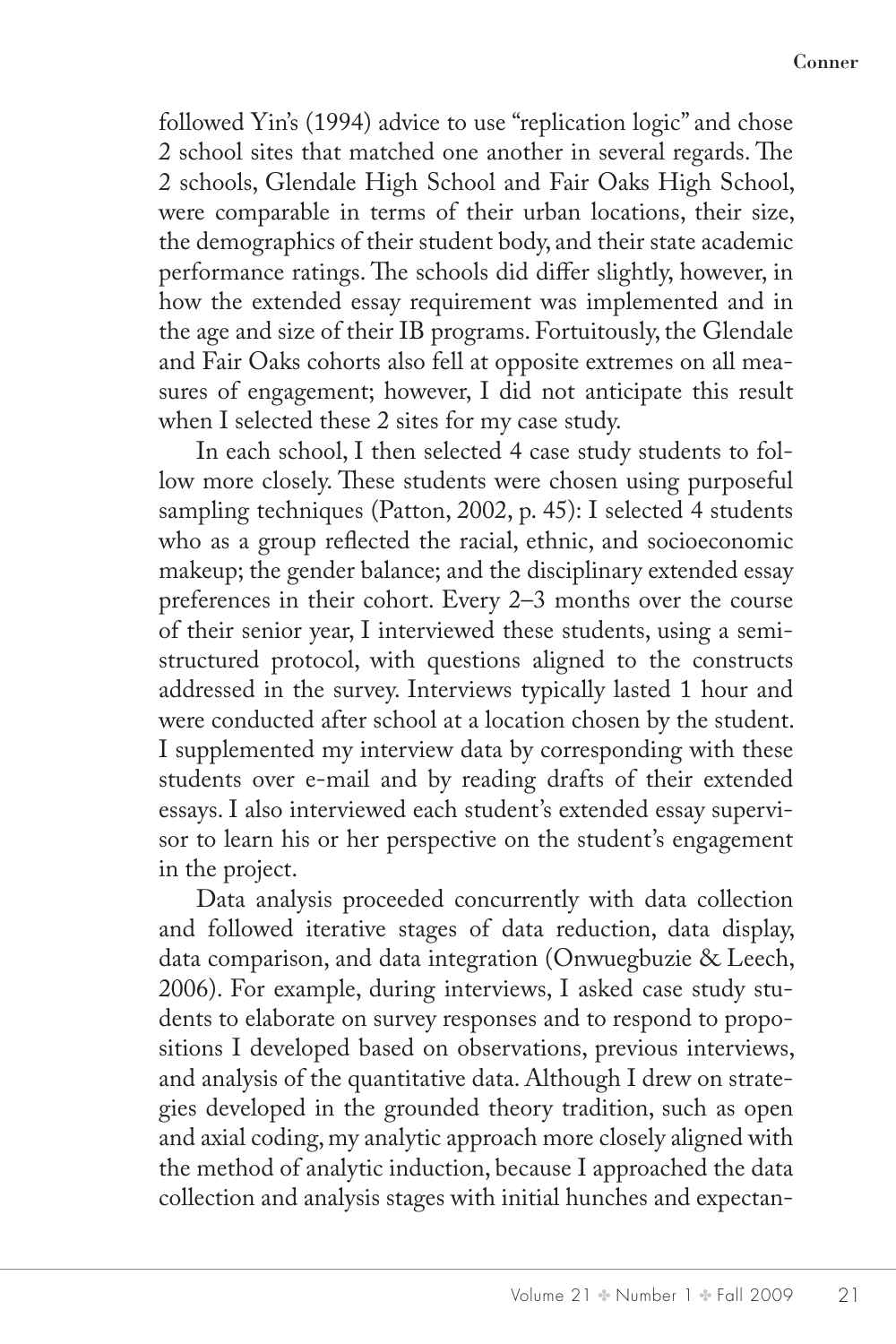cies. I pursued these hunches systematically by looking for "negative cases," and I revised them to fit emerging interpretations of the data (Patton, 2002). Overall, I expected that programs that provided high structure and support would promote the greatest student engagement in the extended essay, regardless of their location, size, or composition.

## Results

#### *Overall Student Engagement*

According to their retrospective self-reports on the third survey, 46% of the 141 students included in this study experienced disengagement in their extended essays; their affective, behavioral, and cognitive engagement scores indicated disaffection. Although the cluster analyses depicted in Table 3 divide this group of students into strongly and mildly disaffected, the means scores for both groups indicate a general lack of engagement with the extended essays. Meanwhile, 53% of the participants managed to experience some form of engagement as they worked on this project. Cluster analyses revealed that the engaged students tended to fall into one of two categories: fully engaged and purposefully engaged. Fully engaged students experienced affective, behavioral, and cognitive engagement. That is, they enjoyed working on their extended essays, they put effort into the project, and they saw the work they were doing as having value and importance. Purposefully engaged students, who made up nearly one third of the participants, experienced behavioral and cognitive, but not affective engagement. They worked hard and saw the work they were doing as valuable and important, but they did not enjoy the experience.

#### *School Differences*

 Among the 8 IB programs included in this study, I found significant differences in the rates of overall student engagement.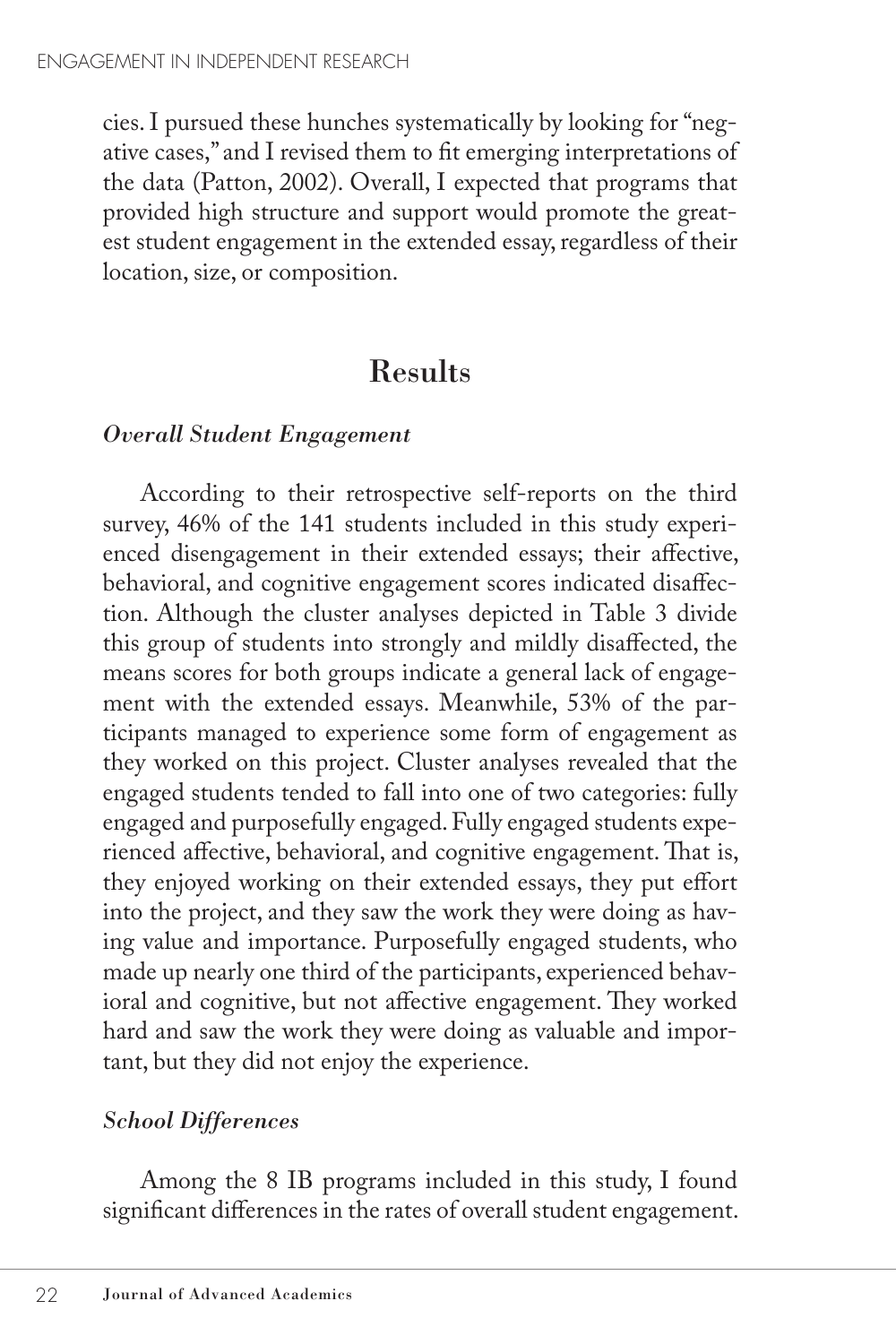The majority of students in 4 schools' programs were not at all engaged in their extended essay, while in the other 4 schools' programs, the largest shares of students were either purposefully or fully engaged (see Table 4). One of the case study high schools, Glendale, had the smallest percentage of engaged students, while the other case study high school, Fair Oaks, yielded the highest percentage of engaged students.

Table 5 shows that on each of the three dimensions of engagement, Glendale IB students' mean scores consistently ranked lowest or second lowest, while Fair Oaks IB students' mean scores ranked highest or second highest. Furthermore, on each measure of engagement, univariate ANOVA analyses revealed statistically significant differences between the Glendale means and the means of the highest ranking school programs. These differences also held over time, on all three survey administrations and on different measures, including the actual number of hours the students reported working (see Table 5). In other words, although engagement did fluctuate over time, the relative rankings of the school programs on each dimensions of engagement remained quite consistent over the course of the students' work on the assignment.

#### *Factors Responsible for School Differences in Engagement*

*Institutional and Programmatic Features.* Despite the differences in the overall student engagement profiles of the various programs I studied, institutional factors, such as location, overall size, or overall student body composition, did not appear to have direct bearing on student engagement in the extended essay. Of the 3 high-poverty, urban high schools, 2 had engaged cohorts, while the other did not. Although Glendale and Fair Oaks had similar student body compositions, with 60% of the students identifying as Hispanic, their IB students showed disparate patterns of engagement; similarly, although both Lake View and Pine Ridge posted large shares of White students, followed by Asian students, their average students' engagement levels on the extended essay differed markedly.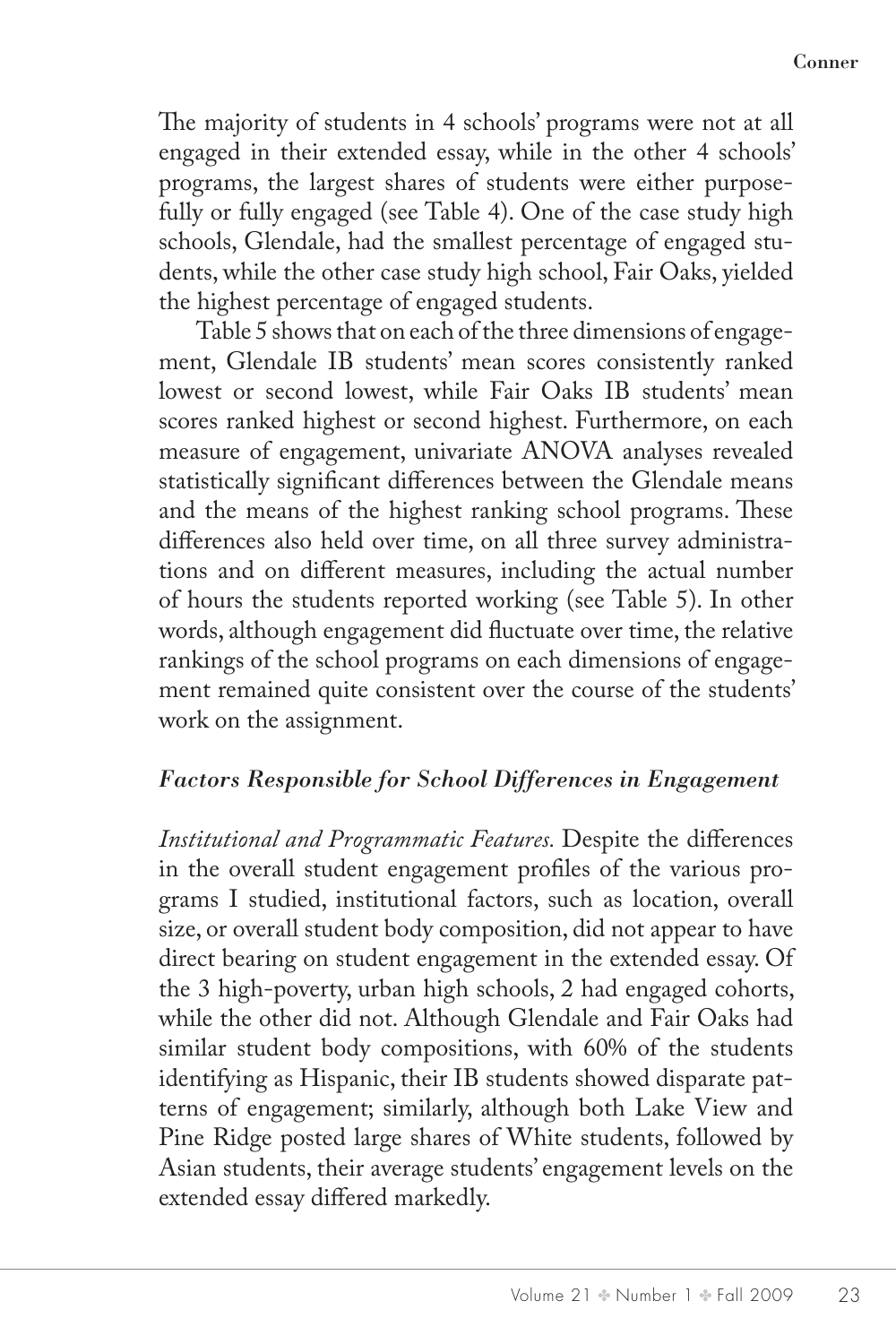Table 4

|            |                                                              |         |                                                                             | Table 4 |             |           |             |          |
|------------|--------------------------------------------------------------|---------|-----------------------------------------------------------------------------|---------|-------------|-----------|-------------|----------|
|            |                                                              |         | Percent of Students in Each School Program Representing Engagement Clusters |         |             |           |             |          |
|            | Glendale                                                     |         | Fair Oaks Mt. Pleasant                                                      | Valley  | Pine Ridge  | Lake View | Riverside   | Woodside |
| Cluster    |                                                              |         |                                                                             |         |             |           |             |          |
| Not at all | 81% (22)                                                     | 7% (1)  | 64% (7)                                                                     | 24% (4) | 62% (18)    | 31% (5)   | 66% (4)     | 21% (4)  |
| Purposeful | 7% (2)                                                       | 53% (8) | 18% (2)                                                                     | 24% (4) | 21% (6)     | 56% (9)   | 17% (1)     | 68% (13) |
| Fully      | $1\% (3)$                                                    | 40% (6) | 18% (2)                                                                     | 53% (9) | 17% (5)     | 13% (2)   | 17% (1)     | 11% (2)  |
| Majority   | engaged<br>Not                                               | Engaged | Not engaged                                                                 | Engaged | Not engaged | Engaged   | Not engaged | Engaged  |
|            | Note. Number in parentheses is the total number of students. |         |                                                                             |         |             |           |             |          |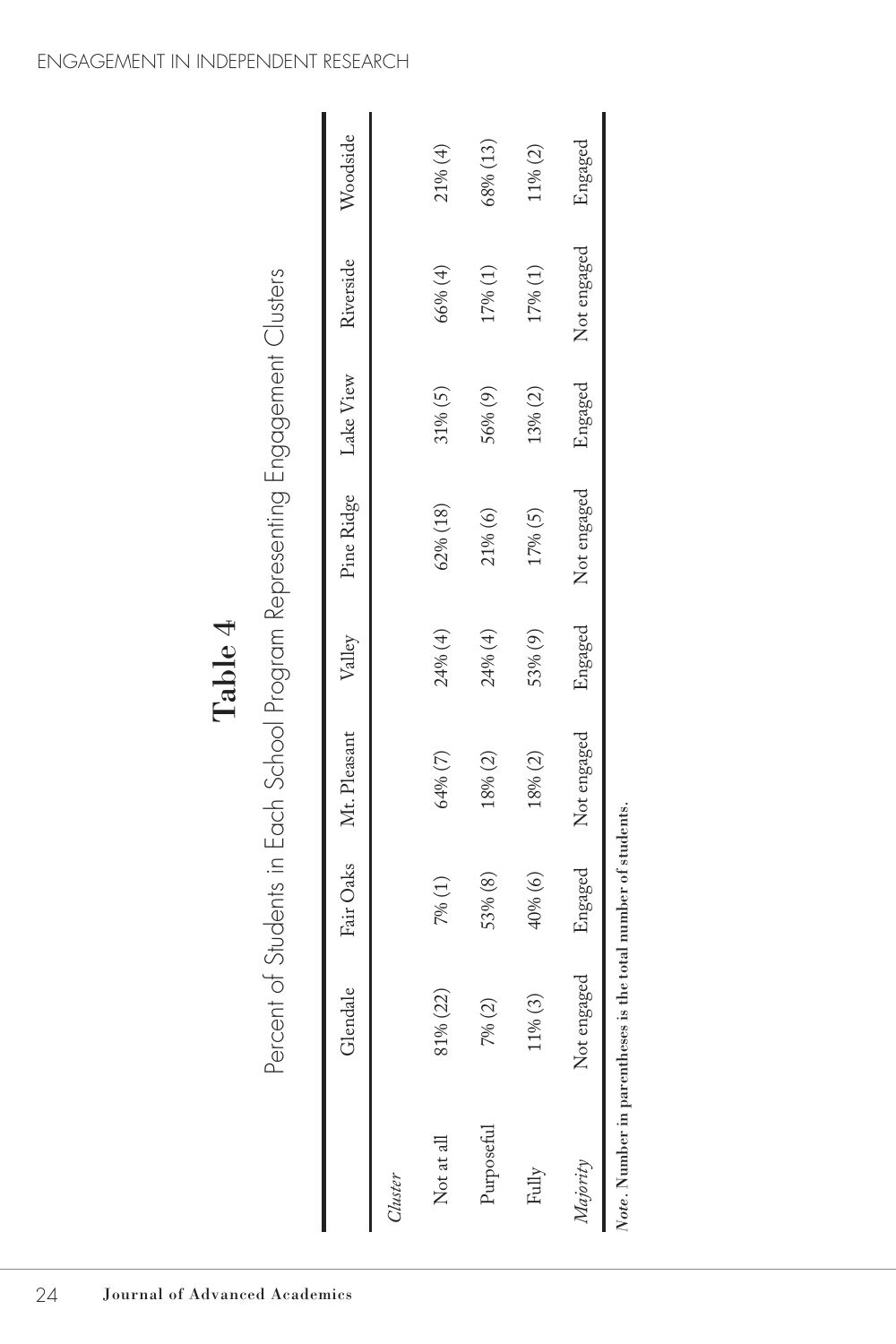|                                              |                      |                      |                      |                       | Table 5               |                       |                      |                    |                                                                                                                                                                                                                                                                                                                                                |
|----------------------------------------------|----------------------|----------------------|----------------------|-----------------------|-----------------------|-----------------------|----------------------|--------------------|------------------------------------------------------------------------------------------------------------------------------------------------------------------------------------------------------------------------------------------------------------------------------------------------------------------------------------------------|
|                                              |                      |                      |                      |                       |                       |                       |                      |                    | Jnivariate ANOVA Summary Table of School Program Comparisons on Various Engagement Measures                                                                                                                                                                                                                                                    |
|                                              | Glendale             | Fair Oaks            | Valley               | Pleasant<br>Йť.       | Pine Ridge            | Lakeview              | Woodside             | Riverside          | F-values                                                                                                                                                                                                                                                                                                                                       |
| Measures                                     |                      |                      |                      |                       |                       |                       |                      |                    |                                                                                                                                                                                                                                                                                                                                                |
| Engagement<br>Spring 706                     |                      |                      |                      |                       |                       |                       |                      |                    |                                                                                                                                                                                                                                                                                                                                                |
| Affective                                    | 3.18 <sup>b</sup>    | 4.10 <sup>ab</sup>   | 4.40 <sup>a</sup>    | 3.86ab                | 3.27ab                | 3.89 <sup>b</sup>     | 3.10 <sup>b</sup>    | $3.86\,^{\rm ab}$  | $F(7, 133) = 3.25***$                                                                                                                                                                                                                                                                                                                          |
| Behavioral                                   | $3.75^b$<br>$3.60^c$ | $5.06$ $\mathrm{^a}$ | $4.87^{\rm a}$       | 4.38ab                | 4.31 <sup>ab</sup>    | $4.84^{a}$            | $5.06$ $\mathrm{^a}$ | 3.75 <sup>b</sup>  | $F(7, 132) = 4.96***$                                                                                                                                                                                                                                                                                                                          |
| Cognitive                                    |                      | $5.73^{\mathrm{a}}$  | $5.48$ <sup>ab</sup> | $4.67$ <sup>abc</sup> | $4.11^{bc}$           | 4.94 abc              | $4.91\, \rm{^{4}$    | 3.61 <sup>c</sup>  | $F(7, 133) = 6.91***$                                                                                                                                                                                                                                                                                                                          |
| Hours worked                                 | 22.56 <sup>b</sup>   | 35.00 <sup>ab</sup>  | 40.41ª               | $37.73$ <sup>ab</sup> | 4.13 <sup>ab</sup>    | $28.43$ <sup>ab</sup> | 39.79 <sup>a</sup>   | 30.5 <sup>ab</sup> | $F(7, 126) = 2.27$ <sup>*</sup>                                                                                                                                                                                                                                                                                                                |
| Engagement<br>Fall '05                       |                      |                      |                      |                       |                       |                       |                      |                    |                                                                                                                                                                                                                                                                                                                                                |
|                                              | 3.17                 | 3.94                 | 3.52                 | 3.49                  | 3.21                  | 3.68                  |                      |                    |                                                                                                                                                                                                                                                                                                                                                |
| Affective<br>Behavioral                      | $3.30\,^{\circ}$     | 5.38 <sup>a</sup>    | $4.73$ <sup>ab</sup> | 4.49 <sup>ab</sup>    | $4.13$ <sub>bc</sub>  | $4.46^{\rm \, ab}$    |                      |                    | $F(5, 129) = 1.70$<br>$F(5, 129) = 8.77***$                                                                                                                                                                                                                                                                                                    |
| Cognitive                                    | 07 <sup>b</sup>      | $5.62$ <sup>a</sup>  | 5.16 <sup>ab</sup>   | $4.80$ ab             | 4.58ab                | 4.79 <sup>ab</sup>    |                      |                    | $4.20***$<br>$F(5, 129) =$                                                                                                                                                                                                                                                                                                                     |
| Spring '05<br>Exp.Usefulness<br>Expectations |                      |                      |                      |                       |                       |                       |                      |                    |                                                                                                                                                                                                                                                                                                                                                |
|                                              | $3.15$ bc            | 4.18 <sup>a</sup>    | 4.08 <sup>ab</sup>   | $3.09^{\rm bc}$       | $3.60\, \rm{^{abc}}$  | 2.95 <sup>c</sup>     |                      |                    | $F(5, 131) = 3.87***$                                                                                                                                                                                                                                                                                                                          |
| Exp. Effort                                  | 3.67 <sup>b</sup>    | $4.53^{\mathrm{a}}$  | $4.69^{a}$           | 4.36ab                | 3.94 <sup>ab</sup>    | $4.08$ $^{\rm ab}$    |                      |                    | $F(5, 131) = 4.34***$                                                                                                                                                                                                                                                                                                                          |
| Exp. Hours                                   | .00 <sup>bc</sup>    | $4.71$ <sup>ab</sup> | 5.23 <sup>a</sup>    | $5.00$ <sup>ab</sup>  | $4.16$ <sup>abc</sup> | 3.44 <sup>c</sup>     |                      |                    | $F(5, 120) = 5.53***$                                                                                                                                                                                                                                                                                                                          |
|                                              |                      |                      |                      |                       |                       |                       |                      |                    | Note. The superscript letters, a, b, and c, reflect the groupings that emerge when Tukey's post-hoc analysis is conducted. Within each row, a school site differs<br>significantly from the other sites that do not share the same superscript letter. A site does not differ significantly from any other site with which it shares a letter. |
| * $p < .05$ . ** $p < .01$ . *** $p < .001$  |                      |                      |                      |                       |                       |                       |                      |                    |                                                                                                                                                                                                                                                                                                                                                |

Conner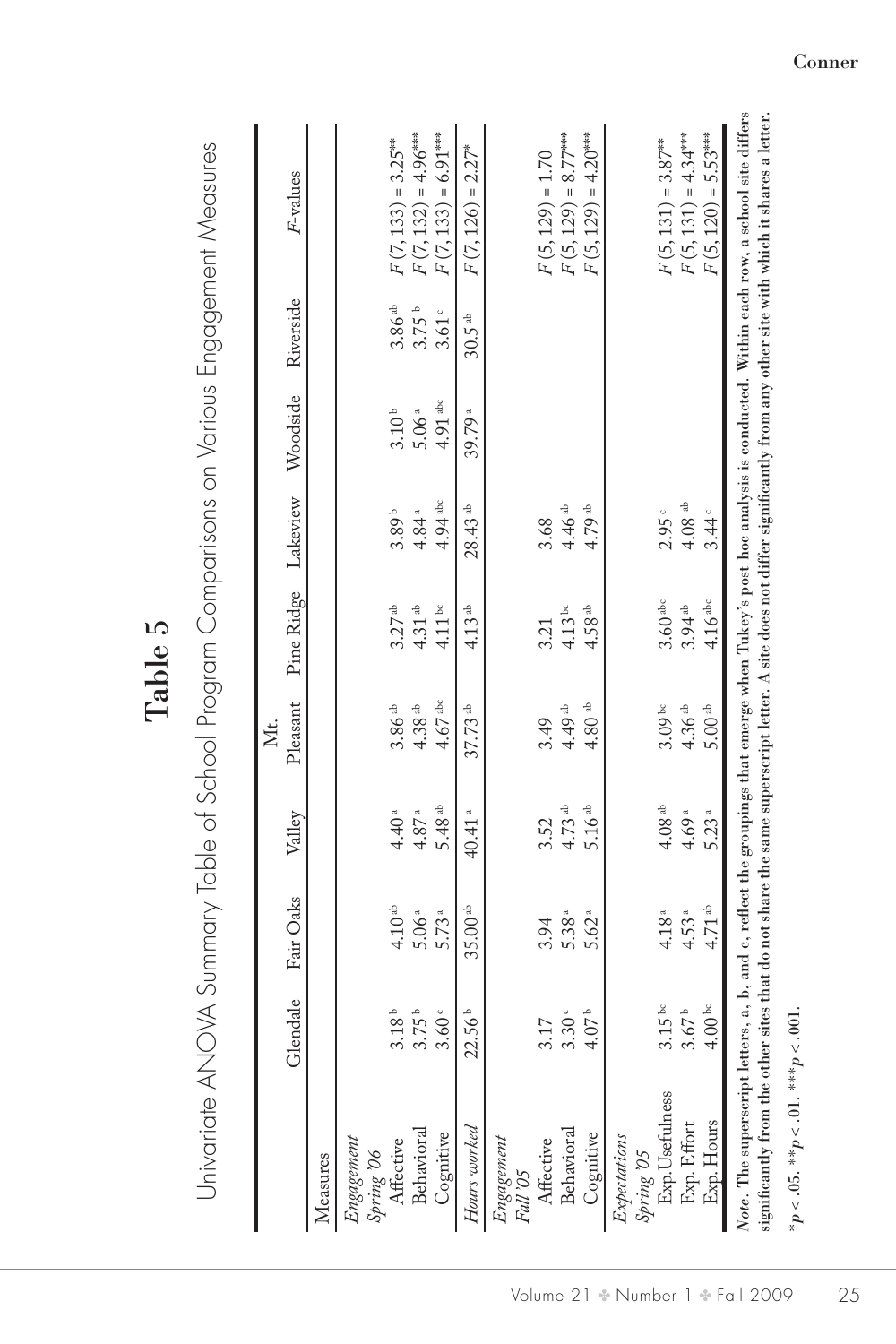

#### **Structure**

*Figure 1.* Programmatic structure and support matrix.

The demographic makeup of the students in the cohort and the size of the cohort also failed to explain the differences among the patterns of engagement evident in each cohort. Among the 4 programs with high student engagement, 2 had racially diverse student cohorts, in which more than one third of the students reported not speaking English in their homes and less than one third self-identified as White. The 2 other programs had more homogenous cohorts. Additionally, in 2 of the programs with engaged students, one third or more of the cohort reported that neither of their parents had completed college, whereas in the other 2 programs with engaged students, at least three quarters of the students reported that both their parents had received Bachelor of Arts degrees or more advanced degrees. The racial diversity of the cohort and the average education levels of the students' parents did not appear to be related to their general engagement levels.

*Structure and Support.* Even the relative amounts of support and structure each program provided to students as they worked on their extended essays failed to account for the different engagement profiles that emerged. According to the decision rules I established earlier with students from an IB program, 3 programs were classified as high on structure and high on support, 3 as high on structure and low on support, and 2 as low on both (see Figure 1).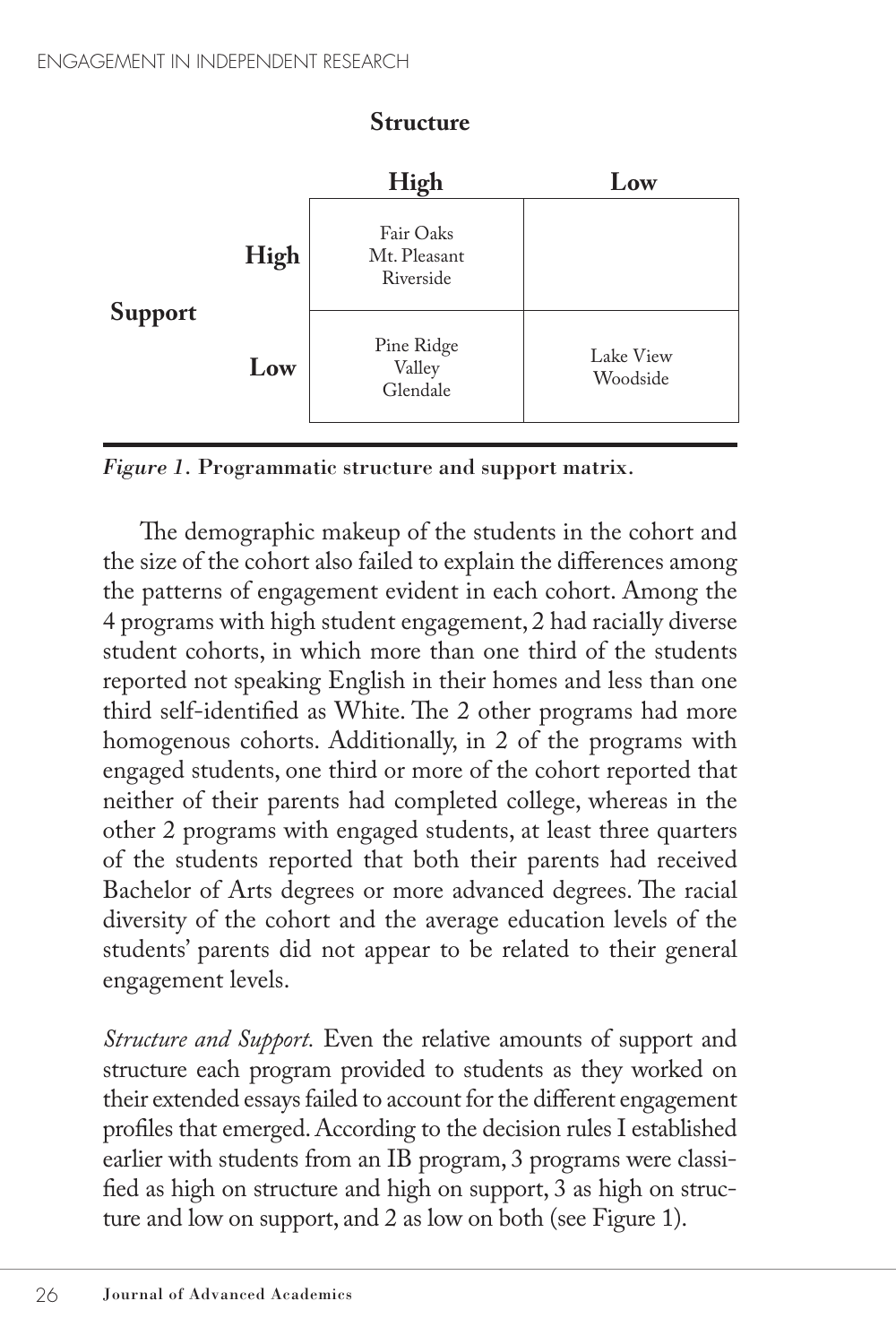No discernible pattern emerged with respect to a program's placement in a particular quadrant and the kind of engagement experienced by most of its students. The majority of IB students at 2 of the schools with high structure and high support reported being "not at all engaged" with their extended essays; however, the third school in this quadrant, Fair Oaks, had the greatest share of fully engaged students. The other 3 schools with high percentages of engaged students offered students markedly different levels of support and 2 offered low levels of structure. Furthermore, although the programs at Fair Oaks and Mt. Pleasant seemed quite comparable in the relative degree of structure and support they offered their students, their students' engagement profiles differed considerably. Such was also the case at Valley and Glendale, where the schools' IB programs occupied the same quadrant, despite significant differences between their students on nearly every measure of engagement.

 In summary, the 4 programs with the highest levels of student engagement differed from one another on nearly every programmatic and institutional dimension I considered, including their location, the size of the IB cohort, the parent education levels and the racial diversity of the IB students, and the levels of structure and support provided to students.

*Cohort Culture.* In the 2 case study schools, interpersonal rather than institutional analyses illuminated a new factor that impinged on student engagement at the group level. This factor might have been present in the other school sites as well, though I did not study it in these contexts. I call this factor "cohort culture" and use it to refer to the attitudes, values, beliefs, and practices that each cohort formulated around learning and schoolwork.

Students in the IB cohorts at Glendale and Fair Oaks differed not only in their overall engagement in the extended essay, with Glendale students significantly less engaged than Fair Oaks students, but also in how they collectively talked about and approached their schoolwork. In the Glendale IB cohort, I identified a *culture of complaint*, as students voiced dissatisfaction with their teachers, their assignments, and their overall academic expe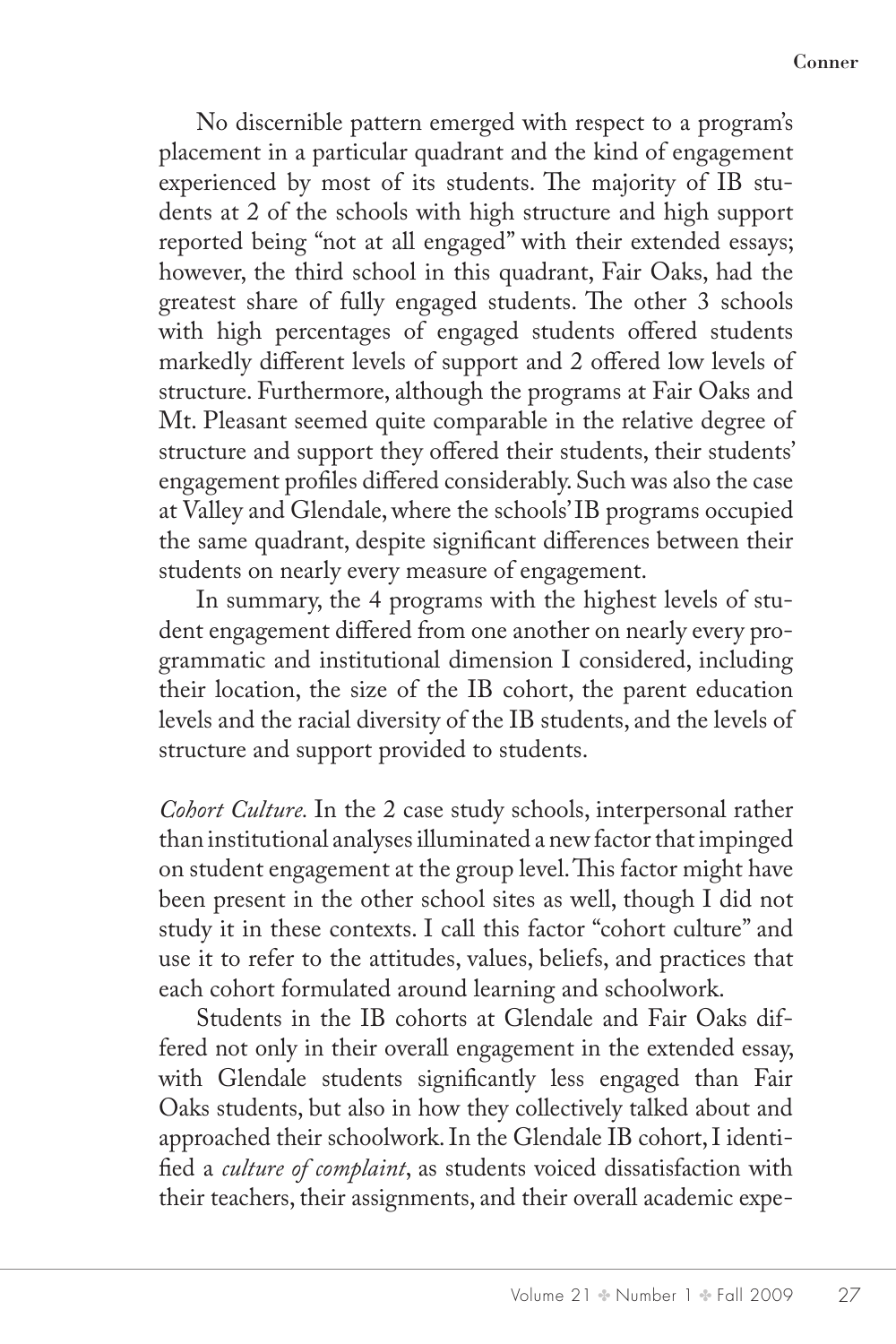rience. In the Fair Oaks IB cohort, by contrast, I found a *culture of commitment* to academic performance and to learning, wherein students spoke appreciatively of the opportunities they were being given to challenge themselves and to grow intellectually.

 These attitudes shaped students' perceptions of the extended essay assignment and the way they approached the project. For example, a Glendale student named Kim-Ly recalled how her approach to completing the outline for her extended essay was influenced by her peers' approach: "When the outline was due, like most people, I did it in 10–15 minutes and just was done with it. Not many people really concentrated on it" (personal interview, September 22, 2005). Another Glendale student, Robert, justified the low word count of his essay by saying, "I was influenced by my other classmates who were pretty much around the same mark, so I didn't feel it was a problem" (personal interview, June 11, 2006). He had earlier explained, "Only 5–10% [of my classmates] actually want to do this" (personal interview, December 7, 2005). A classmate, Bill, echoed this evaluation: "A lot of the students don't really want to do [the extended essay] or have it take up a lot of the time 'cause it's not worth so much to them" (personal interview, December 23, 2005). When I asked Kim-Ly what she thought would be the best question to ask students if I really wanted to understand their experiences with the extended essay, she instructed me to "ask questions where they have the opportunity to complain because that's when you can hear a lot of stuff, because most people don't like the extended essay. Most people like to complain about their extended essay" (personal interview, December 20, 2005). In fact, Robert recalled, "The day after you came with the survey, we spent the class talking with [our TOK teacher] about how we didn't want to write the extended essay" (personal interview, November 5, 2005).

 The Fair Oaks students saw the assignment differently. One Fair Oaks student, Rachel, explained: "I think, you know, in general, we just sort of realize that there are a lot of skills you get out of it—writing skills. . . . No one really thinks that it's such a waste" (personal interview, November 7, 2005). Another Fair Oaks student, Phillipa, believed that her classmates chose their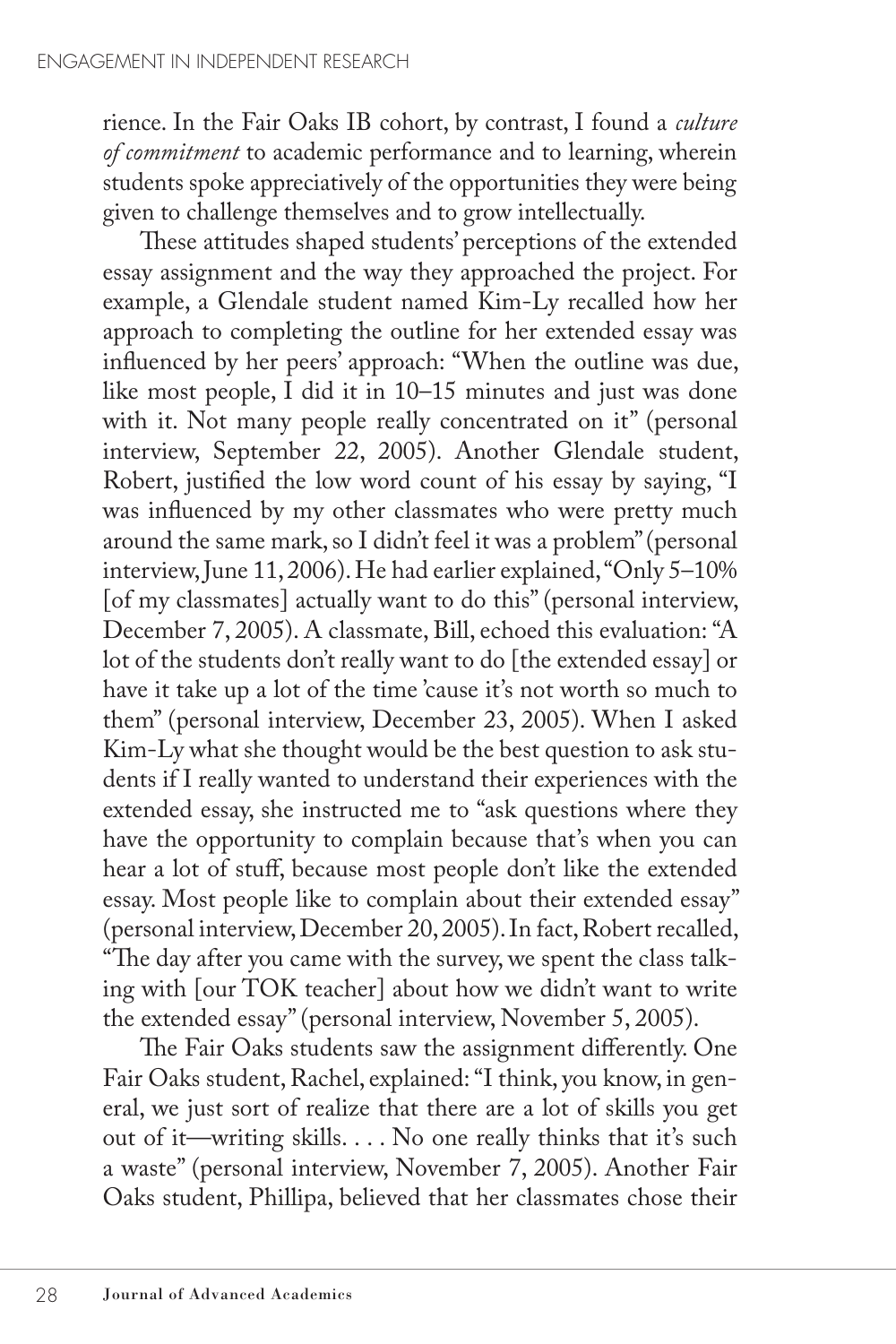topics carefully so that they could "actually do research on it, so that we can make it legitimate and make sure we get something out of it" (personal interview, November 15, 2005). All of the Fair Oaks students I interviewed spoke without prompting about Molly, a classmate who was so passionate about her extended essay topic that she inspired them. Rachel described her as a "genius" and noted that "she really likes her topic" (personal interview, December 28, 2005); Lucinda commented on the amount of effort and time Molly was spending on her research (personal interview, November 8, 2005); Phillipa credited her with doing a "really interesting" project (personal interview, September 19, 2005); and Michael admitted that if he had a chance to do his own extended essay again, he would emulate her approach to research (personal interview, December 20, 2005). In other words, what they saw and heard their peers doing appeared to exert a strong effect on the students' own approaches to and feelings about the extended essay project.

Cohort culture, in these 2 cases, seemed to rest on two critical supports: student leadership and teachers' perceptions of the cohort's personality. In both cohorts, the students I interviewed identified particular students or groups of students who stood out to them because of their attitudes toward learning, toward IB, or toward the extended essay project. At Fair Oaks, this position of leadership was occupied by Molly, the aforementioned valedictorian of the class, whose commitment not only to her extended essay, but also to learning in general, deeply impressed her classmates. At Glendale, Robert, Bill, and Kim-Ly identified a group of students in their cohort who stood out because they hated particular teachers, tried to organize walk-outs of particular classes, and spearheaded the registering of complaints. Bill explained, "Generally we complain among ourselves and then they complain to the teachers. And they're usually the people that are the heads of these complaints, the ones that take more initiative to do something about what's going on" (personal interview, June 1, 2006). He estimated that there were about 10 "heads," some of whom occupied officially sanctioned leadership positions within the school. In both cohorts, the legitimacy accorded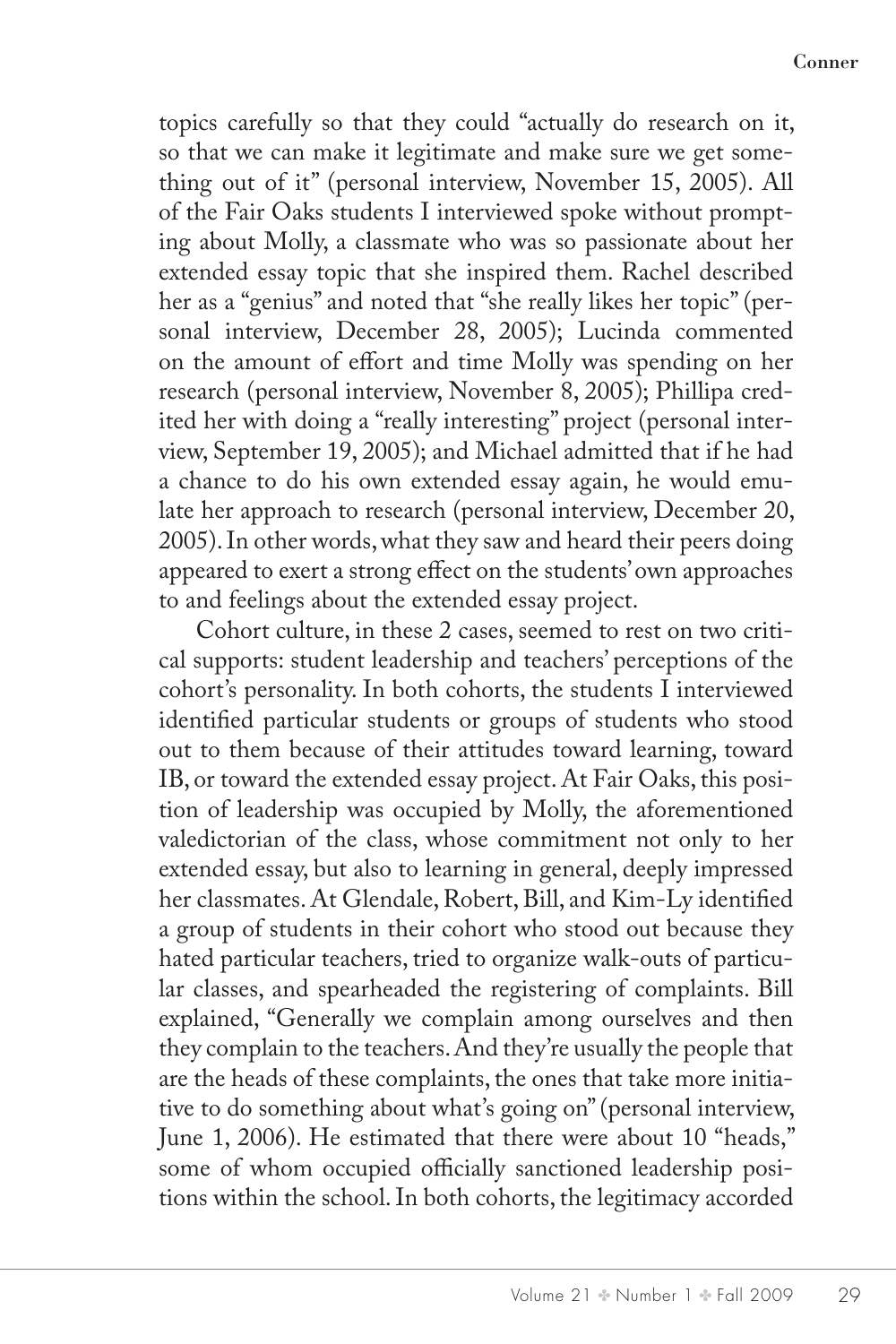to a student or group of students by their classmates seemed to result in the association of that person or group with the predominant cohort culture. The students in the cohort seemed willing to allow the actions and attitudes of a central figure or set of actors within their group both to shape and to stand for the culture of their cohort.

 These identities were then reinforced by teachers, as they communicated their perceptions of the cohort to the students. In our first interview, the Fair Oaks coordinator acknowledged that "each cohort just has a different personality" (personal interview, August 10, 2005). She went on to characterize the 2006 cohort as "much better" than the 2005 cohort. Students in the 2006 cohort were aware of their reputation among teachers as a "smarter class" or "better class" (personal interviews, December 12, 2005; May 30, 2006). As Michael explained:

I don't know why it is, but everybody in our class is really interested in learning, and I don't even know if that's true with the other classes. All of the teachers keep saying how much better our class is from last year's class, and so I don't know what it is about our class. (personal interview, May 18, 2006)

These messages from teachers may have bolstered the students' confidence and pride and may have inspired them to work harder so as not to disappoint their instructors. Positive group feedback may have been part of a reinforcing cycle or may even have led to a self-fulfilling prophecy.

 Likewise, the IB students at Glendale knew that their teachers complained about and voiced frustration with them. In an interview in the winter of her senior year, Kim-Ly mentioned that the IB coordinator "told us that some teachers are complaining about us" (personal interview, December 20, 2005). Whether they lacked positive descriptors or brimmed with negative epithets, teachers' depictions of the 2006 Glendale IB cohort seemed to work hand in hand with this group's image of itself as difficult, outspoken, and strong-willed.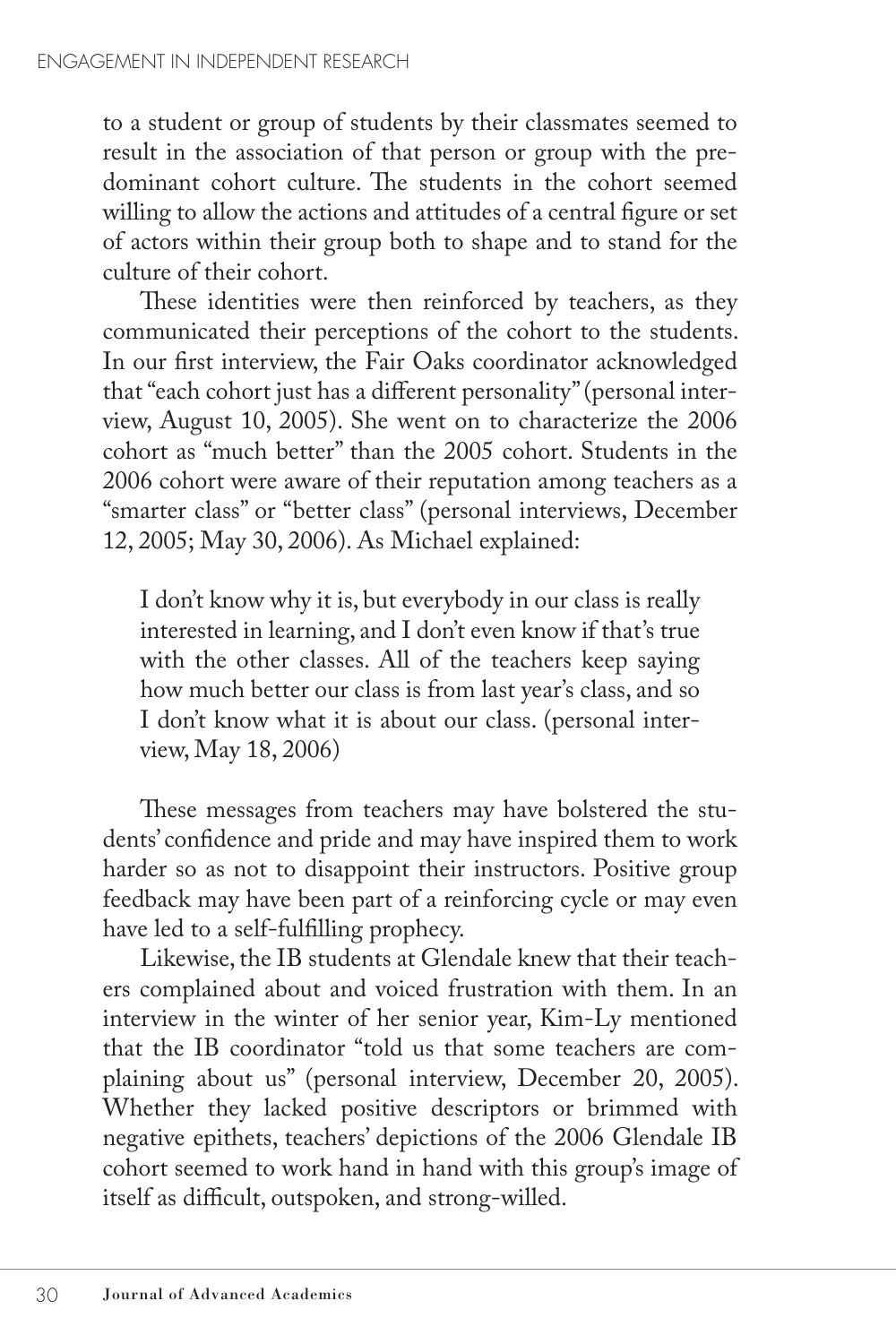Conner

For students in a special program like IB, forming a group identity appears to be an important developmental process. How this process happens may depend not only on the particular exemplars or influence groups that emerge within the class, but also on the cohorts that precede and follow theirs and on the way teachers view and describe these cohorts in relation to each other.

## **Discussion**

The findings presented above raise three important points. First, just as the institutional and programmatic differences between Riverside and Woodside, the 2 exemplar schools, suggest that there is no one right way to implement the extended essay so as to ensure student achievement, the variability among the school programs where engagement levels ran high and the variability among the 3 sites in which students' engagement levels ran low suggest that there is no single easily observable or quantifiable institutional feature or programmatic policy that schools can point to as responsible for the relative engagement or disengagement of their students. In other words, IB officials will not be able to look at a school from the outside and determine whether or not students in that school would find enjoyment and value in certain aspects of the IB curriculum if it were to be implemented. Factors like the location and size of the school and the racial and socioeconomic makeup of the cohort will not make a site any more or less hospitable to student engagement in a project like the extended essay. If engaged students are the goal, then my findings suggest that the extended essay component of the IB program can flourish or flop in very different school sites.

Similarly, the findings show that a wide variety of structure and support practices can yield engagement for different groups of students. It may be that certain practices are more effective with certain groups of students, or it might be that other factors mediate the effects of structure and support on engagement.

 One of these mediating factors might be cohort culture: the attitudes, values, beliefs, and practices students negotiate with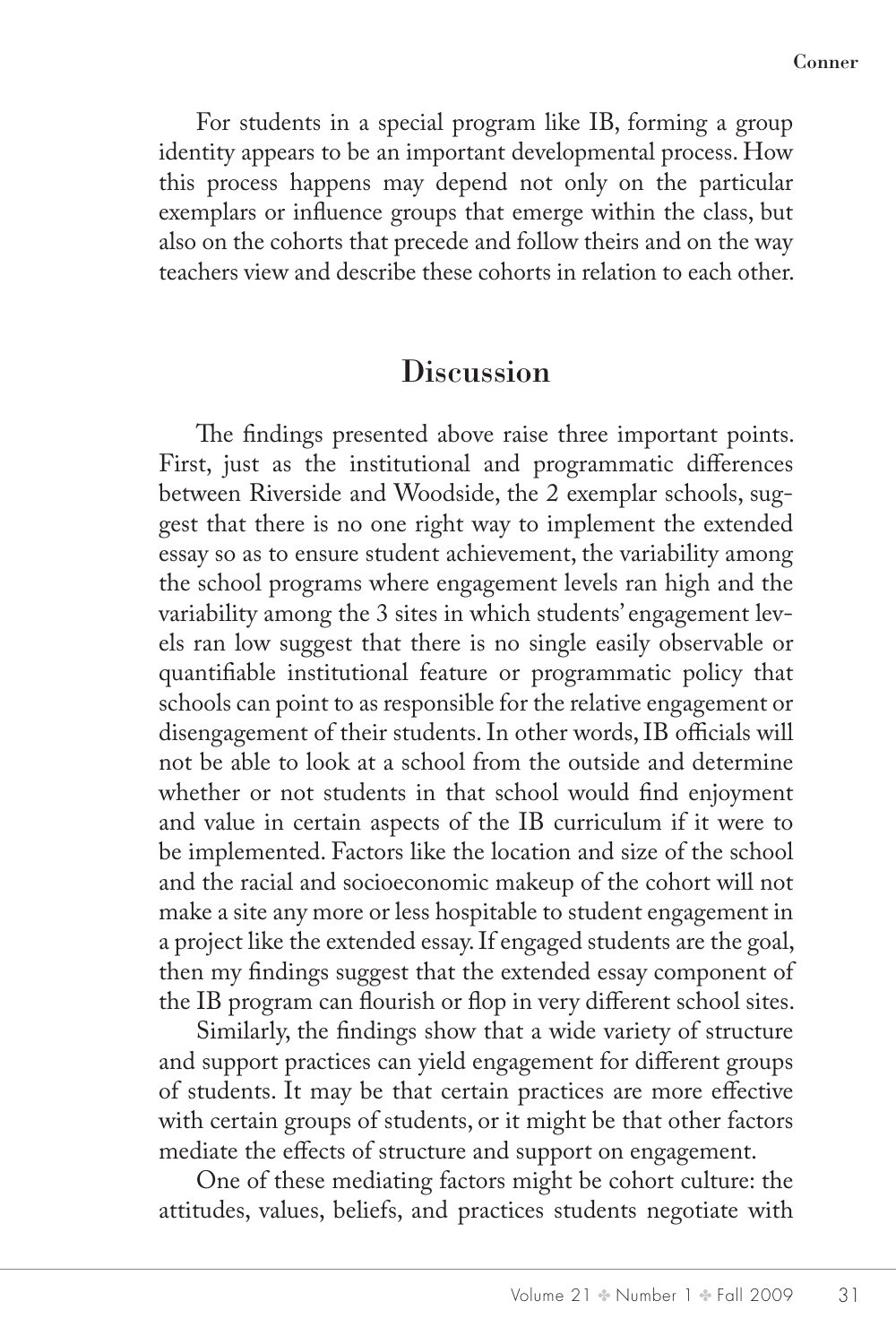respect to their academic charges. The findings demonstrate how, in two school programs, the culture of the cohort to which a student belongs shapes student engagement in the extended essay. Cohort culture is a contextual factor that has yet to be identified in the literature, and as such it raises considerations for engagement theory and identifies avenues for future research.

# Conclusion: Implications for Research, Theory, and Practice

 This study set out to examine the effects of contextual features on student engagement in the extended essay. Although I initially focused on factors that are beyond the control of students, such as how the project is implemented in their school site, the data drew attention to a factor that students, rather than adults, control. Given the apparent salience of cohort culture to student engagement in the extended essay project, the construct warrants further investigation. Questions abound about cohort culture: how it forms, how it changes over time, and how it intersects with the professional culture of the teachers or the program administrators. Although this study has several limitations, including the relatively small and specialized nature of sample, it does offer preliminary evidence for this phenomenon. Continuing to study the factors that build and erode peer support for learning will further enrich our understanding of how to engage all students in rigorous and sustained academic undertakings, like the extended essay.

 The concept of cohort culture is also ripe for future research because much of the research on context focuses on school or classroom factors that students are affected by but supposedly cannot affect, such as school location, organization, size, and climate. Even when students' classroom-level social interactions are examined in relation to engagement, researchers point out that these interactions have been set up, structured, and scaffolded by teachers (Guthrie & Wigfield, 2000). Similarly, both the self-systems model of motivation and self-determination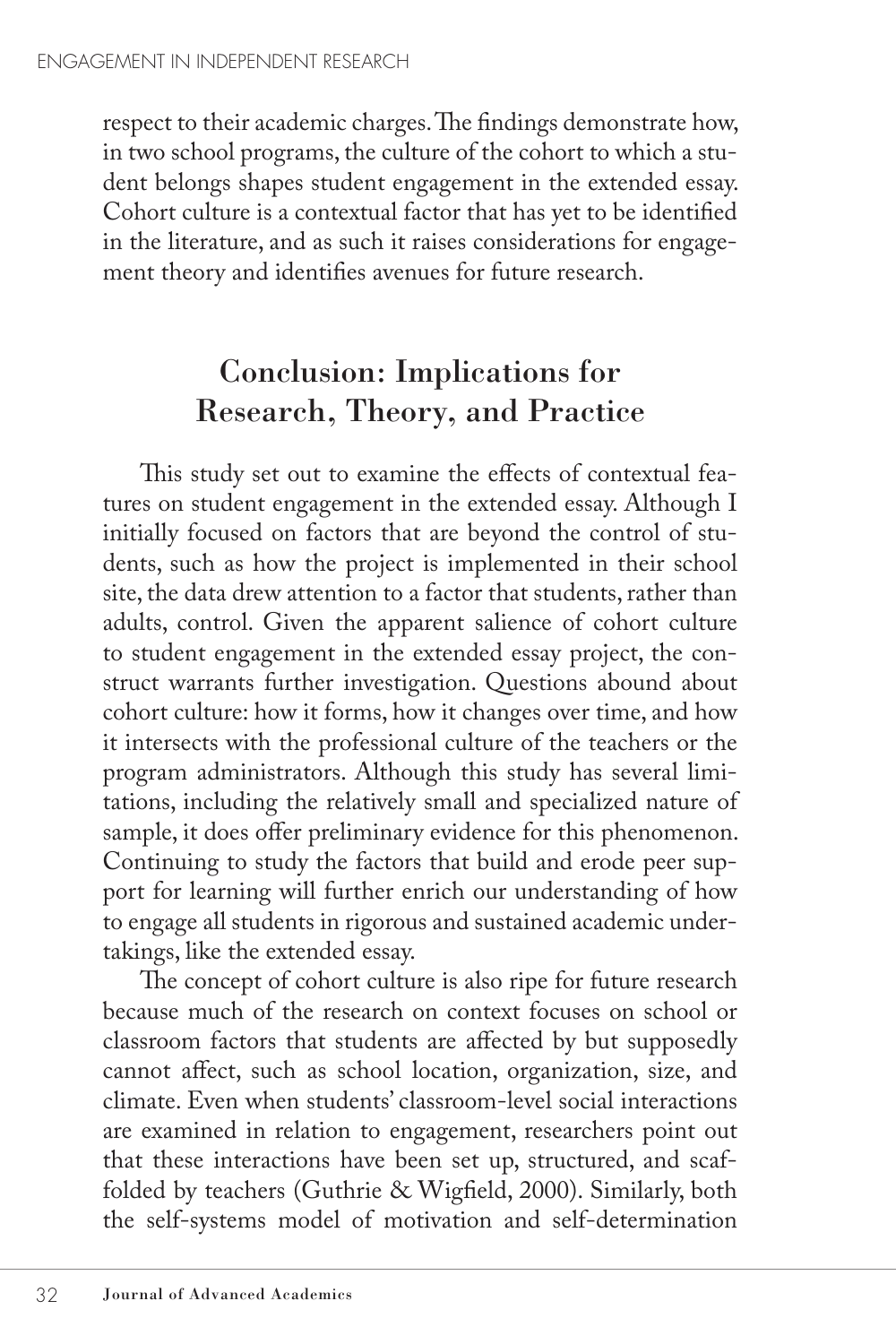theory emphasize how the teacher promotes engagement by providing structure, autonomy support, and involvement, which in turn engender feelings of autonomy, belonging, and competence (Connell & Wellborn, 1991; Reeve, 2002; Skinner et al., in press). These theories neglect the effect students may have on one another. Cohort culture, by contrast, puts a premium on students' agency in shaping their individual and collective educational experiences. Because of the attention it draws to group influence, cohort culture adds a new dimension to context, deepening our understanding of the host of environmental factors that shape engagement and suggesting implications for engagement theory.

Cohort culture also suggests new theoretical considerations for work that examines peer influence on engagement and achievement. Cohort culture is distinct from peer group influence or peer culture as it has been traditionally studied in that students in an IB cohort interact as classmates, but not necessarily as friends. Studies of peer groups typically focus on students' social networks, their alliances, friendships, and romantic relationships ( Johnson et al., 2001; National Research Council, 2003). Cohorts, by contrast, are defined not by friendship patterns, but by a shared academic experience—by taking the same classes and by working toward the same end such as an IB diploma. Students in both the Glendale and Fair Oaks IB programs described a strong sense of camaraderie within their cohort, but they reported belonging to peer groups outside of IB as well. Suldo, Shaunessy, Michalowski, and Shaffer (2008) similarly found that IB students not only have, but rely on, friends from outside their IB cohort for social support. With its focus on mutual engagement and joint work, a community of practice (Wenger, 1998) lens may prove best-suited for understanding and conceptualizing the concept of cohort culture moving forward.

 Ultimately, this study calls for reconceptualizing engagement as a social process. When one goes to the theatre, whether or not one becomes engaged in the production hinges as much on one's fellow audience members as it does on the script, the actors' delivery of the lines, the set design, and even the theatre itself.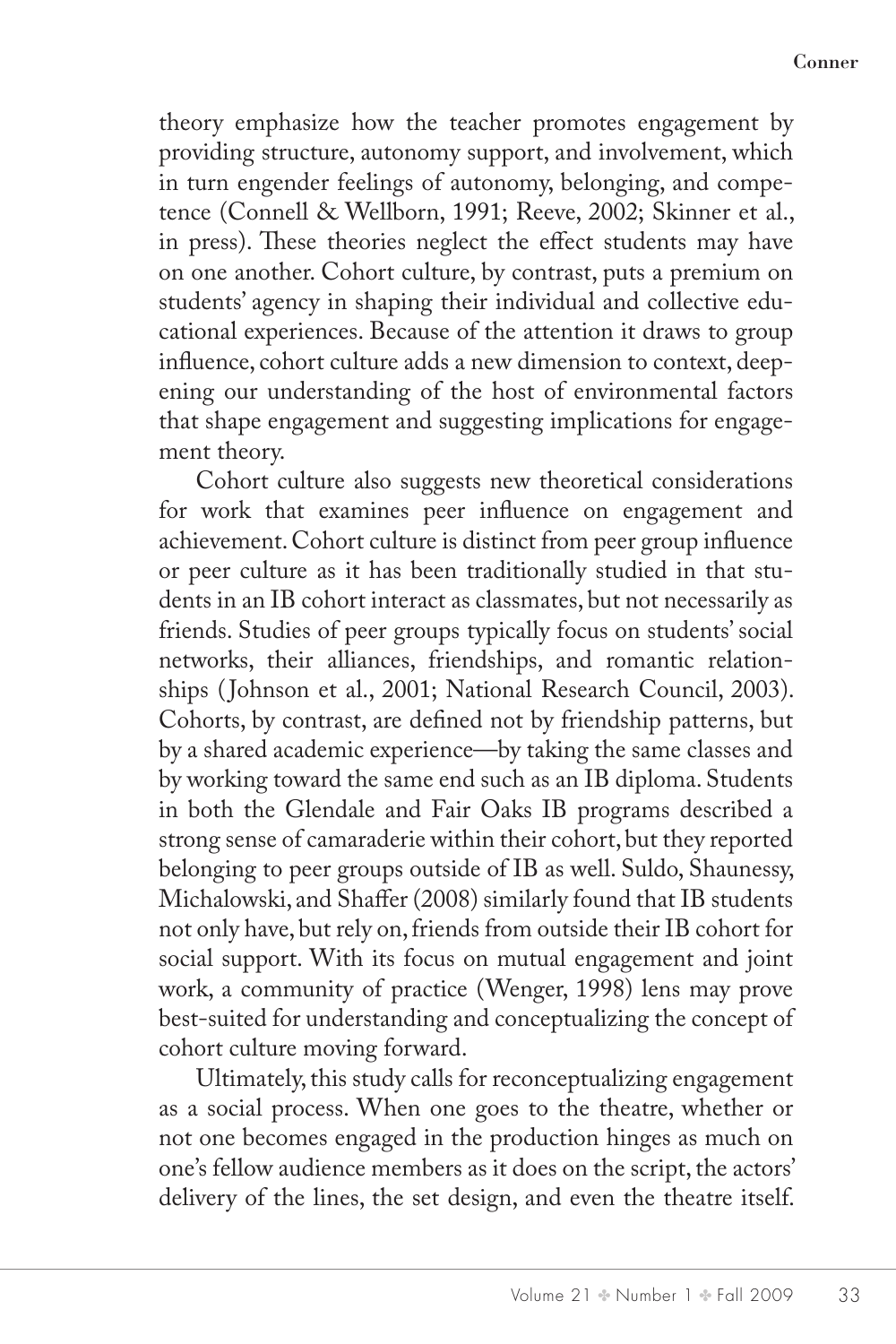Likewise, for the students in this study, it was not only the characteristics of the task, the expectations of their teachers, and the features of the program and school that promoted or impeded engagement; it was also their peers' reactions and responses to the assignment. Paradoxically, even independent work is subject to interpersonal influence. Students working individually and at their own pace researching topics of their own choosing share in a collective experience of negotiating standards, values, and norms of work. This joint work appears to set the stage for their individual work as well as their engagement in it.

 Meanwhile teachers and administrators still have important roles to play in fostering engagement. In interviews, coordinators and supervisors frequently drew comparisons between cohorts, using adjectives like smarter, more affable, more open, and better. Teachers also employed negative epithets, including lazy, arrogant, and condescending, to describe IB cohorts. For teachers and administrators interested in promoting engagement, it may be productive to consider the ways in which they can either reinforce or challenge a cohort's culture: examining the assumptions they make about certain cohorts or classes, how they communicate and convey these understandings to their students, and how these messages may in turn influence student attitudes and behaviors. As a large body of literature illustrates, teacher expectations and perceptions of students can influence student behavior and outcomes (Cooper & Good, 1983; Ferguson, 2003; Good & Brophy, 1984; Raudenbush, 1984). It seems reasonable to assume that such influence may operate at collective as well as individual levels; however, further research is needed to examine the specific roles teachers play in the formation and maintenance of a cohort's culture over time.

 Certainly, the extended essay is a demanding undertaking. Is it a vehicle for engaging students in rigorous academic work? The answer seems to be that it depends. The good news is that engagement in the extended essay depends less heavily on factors that are often beyond the reach of teachers and administrators, such as school location or cohort composition. The bad news for teachers is that engagement appears to depend more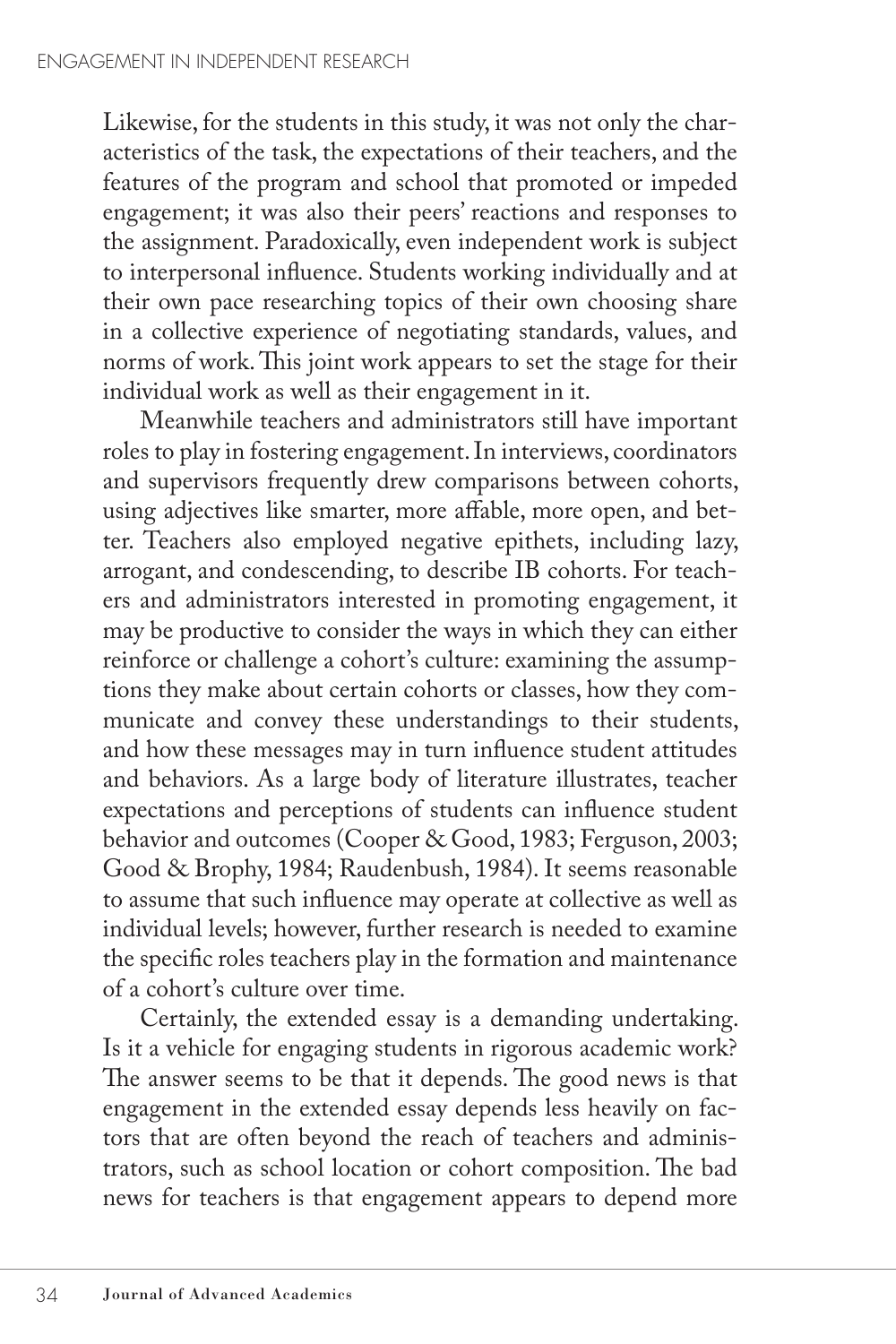heavily on factors that they may be able to influence, but still cannot directly control: collective student attitudes and norms. One year's cohort might adopt a stance toward the project that the subsequent year's cohort completely rejects, and teachers are hard-pressed to understand why. In the end, this study raises implications not just for the practice of teachers, program coordinators, and school administrators, but also for the practice of students, for it is their agency and authority, which the literature has for too long neglected, that may just matter most.

## References

- Akey, T. (2006). *School context, student attitudes, and behavior, and academic achievement.* New York, NY: MDRC.
- Aldenderfer, L., & Blashfield, R. (1984). *Cluster analysis*. Newbury Park, CA: Sage
- Conley, D. (2001). Rethinking the senior year. *The National Association of Secondary School Principals Bulletin, 85,* 26–41*.*
- Connell, J., & Wellborn, J. (1991). Competence, autonomy, and relatedness: A motivational analysis of self-system processes. In M. R. Gunnar & L. A. Sroufe (Eds.), *Minnesota Symposium on Child Psychology* (Vol. 23, pp. 43–77). Hillsdale, NJ: Erlbaum.
- Cooper, H., & Good, T. (1983). *Pygmalion grows up: Studies in the expectation communication process.* New York, NY: Longman.
- Covington, M. (1999). Caring about learning. *Educational Psychologist, 34,* 127–136.
- Darling-Hammond, L., Ancess, J., & Ort, S. (2002). Reinventing high school: Outcomes of the coalition campus schools project. *American Educational Research Journal, 39,* 639–673.
- Ferguson, R. (2003). Teachers' perceptions and expectations and the Black-White test score gap. *Urban Education, 38,* 460–507.
- Fitzhugh, W. (2004). Romantic fiction: What passes today for student academic writing. *Education Week, 24*(3), 35.
- Fouts, J. T., Baker, D. B., Brown, C. J., & Riley, S. (2006). *Leading the conversion process: Lessons learned and recommendations for converting to small learning communities* (Report prepared for the Bill and Melinda Gates Foundation). Seattle, WA: Fouts and Associates.
- Fox, E. (1985). International schools and the International Baccalaureate. *Harvard Educational Review, 55,* 53–68.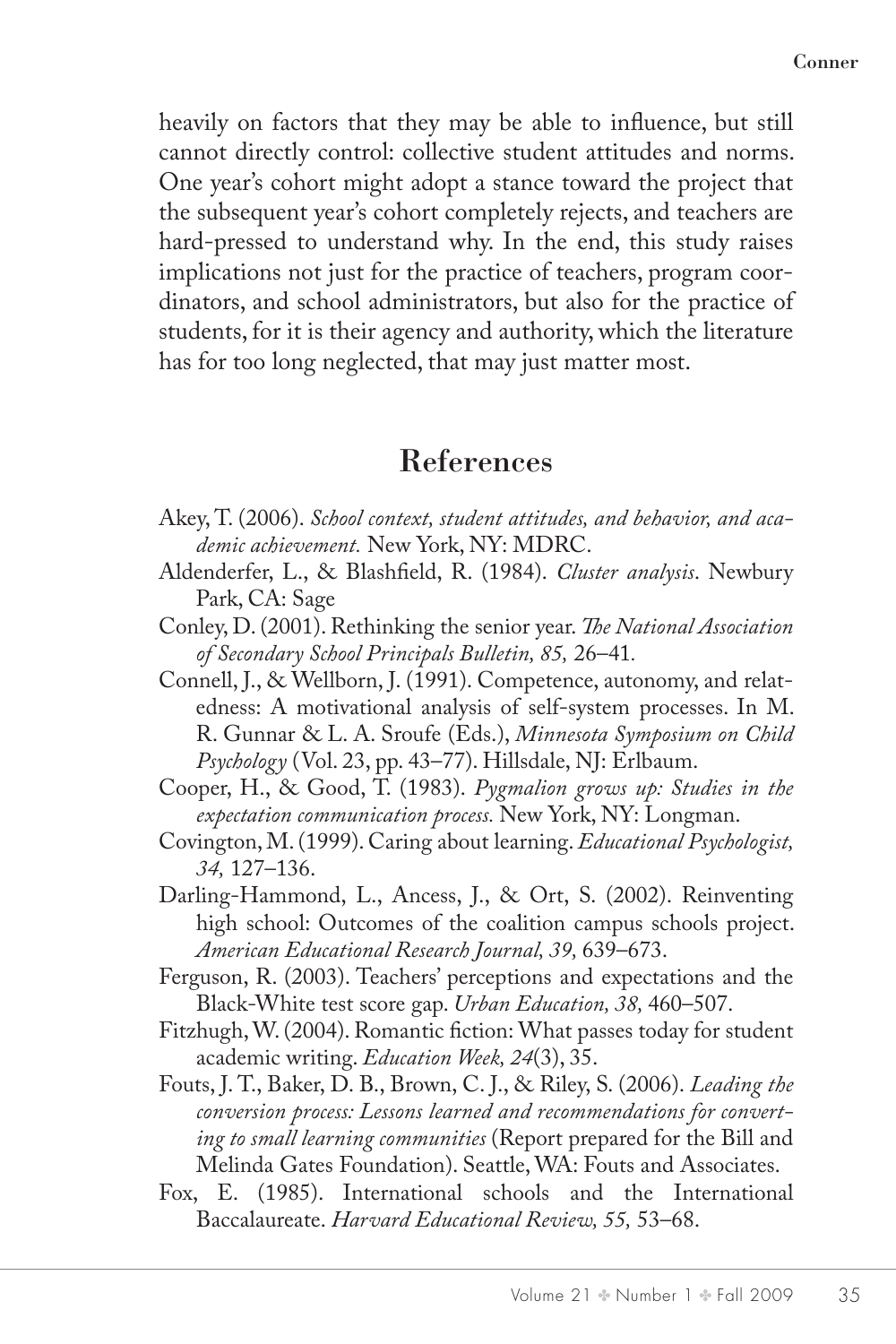- Fredricks, J. A., Blumenfeld, P. C., & Paris, A. (2004). School engagement: Potential of the concept, state of the evidence. *Review of Educational Research, 74,* 59–109.
- Fredricks, J. A., & Eccles, J. S. (2002). Children's competence and value beliefs from childhood through adolescence. *Developmental Psychology, 38,* 519–533.
- Good, T., & Brophy, J. (1984). *Looking in classrooms* (3rd ed.). New York, NY: Harper & Row.
- Guthrie, J., & Wigfield, A. (2000). Engagement and motivation in reading. In M. Kamil, P. Mosenthal, P. Pearson, & R. Barr (Eds.), *Handbook of reading research* (Vol. 3, pp. 403–424). Mahwah, NJ: Lawrence Erlbaum.
- Hidi, S. (2000). An interest researcher's perspective: The effects of extrinsic and intrinsic factors on motivation. In C. Sansone & J. Harackiewicz (Eds.), *Intrinsic and extrinsic motivation: The search for optimal motivation and performance* (pp. 309–339). San Diego, CA: Academic Press.
- Iatarola, P., Schwartz, A., Stiefel, L., & Chellman, C. (2008). Small schools, large districts: Small-school reform and New York City's students. *Teachers College Record, 110,* 1837–1878.
- International Baccalaureate Organization. (1998). *The extended essay for first examinations in May 1999*. Geneva, Switzerland: Author.
- Jimenez-Alexandre, M., Rodriguez, A., & Duschl, R. (2000). "Doing the lesson" or "Doing science": Argument in high school genetics. *Science Education, 84,* 757–792.
- Johnson, M., Crosnoe, R., & Elder, G. (2001). Students' attachment and academic engagement: The role of race and ethnicity. *Sociology of Education, 74,* 318–340.
- Kirst, M. (2001). *Overcoming the high school senior slump: New education policies.* Washington, DC: Institute for Educational Leadership and the National Center for Public Policy and Higher Education.
- Kline, P. (1994). *An easy guide to factor analysis.* London, England: Routledge.
- Kong, Q.-P., Wong, N.-Y., & Lam, C.-C. (2003). Student engagement in mathematics: Development of instrument and validation of construct. *Mathematics Education Research Journal, 15,* 4–21.
- Lepper, M., Sethi, S., Dialdin, D., & Drake, M. (1997). Intrinsic and extrinsic motivation: A developmental perspective. In S. Luthar & J. Burack (Eds.), *Developmental psychopathology: Perspectives on adjustment, risk, and disorder* (pp. 23–50). New York, NY: Cambridge University Press.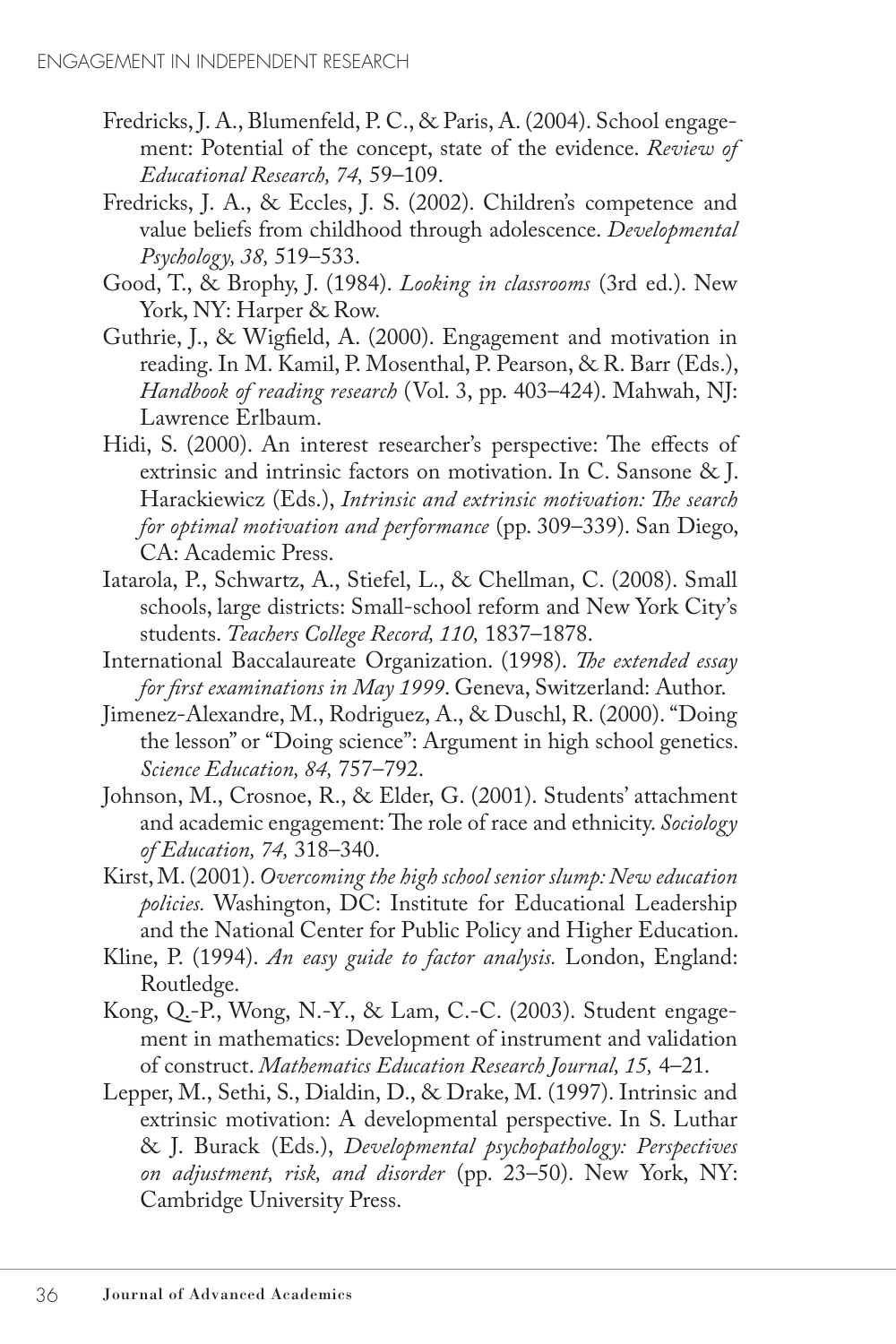- Marks, H. (1995). *Student engagement in the classrooms of restructuring schools.* Washington, DC: Office of Educational Research and Improvement.
- Marks, H. (2000). Student engagement in instructional activity: Patterns in the elementary, middle, and high school years. *American Educational Research Journal, 37,* 153–184.
- McAuley, E., Duncan, T., & Tammen, V. V. (1989). Psychometric properties of the Intrinsic Motivation Inventory in a competitive sport setting: A confirmatory factor analysis. *Research Quarterly for Exercise and Sport, 60,* 48–58.
- Munro, J. (2003). The influence of student learning characteristics on progress through the extended essay, a component of the International Baccalaureate Diploma Programme. *Journal of Research in International Education, 2,* 5–24.
- National Research Council. (2003). *Engaging schools: Fostering high school students' motivation to learn.* Washington, DC: National Academies Press.
- Newmann, F. M. (Ed.). (1992). *Student engagement and achievement in American secondary schools.* New York, NY: Teachers College Press.
- Onwuegbuzie, A. J., & Leech, N. L. (2006). Linking research questions to mixed methods data analysis procedures. *The Qualitative Report, 11,* 474–498.
- Patton, M. Q. (2002). *Qualitative research and evaluation methods.*  Thousand Oaks, CA: Sage.
- Peterson, A. D. C. (1987). *Schools across frontiers.* La Salle, IL: Open Court.
- Pope, D. (2001). *Doing school: How we are creating a generation of stressed out, materialistic, and miseducated student*s*.* New Haven, CT: Yale University.
- Raudenbush, S. (1984). Magnitude of teacher expectancy effects on pupil IQ as a function of the credibility of expectancy induction: A synthesis of finds from 18 experiments. *Journal of Educational Psychology, 76,* 85–97.
- Reeve, J. (2002). Self-determination theory applied to educational settings. In E. Deci & R. Ryan (Eds.), *Handbook on self-determination research* (pp. 183–203). Rochester, NY: The University of Rochester Press.
- Ryan, R., & Deci, E. (2002). Overview of self-determination theory: An organismic dialectical perspective. In E. Deci & R. Ryan (Eds.), *Handbook of self-determination research* (pp. 3–33). Rochester, NY: University of Rochester.